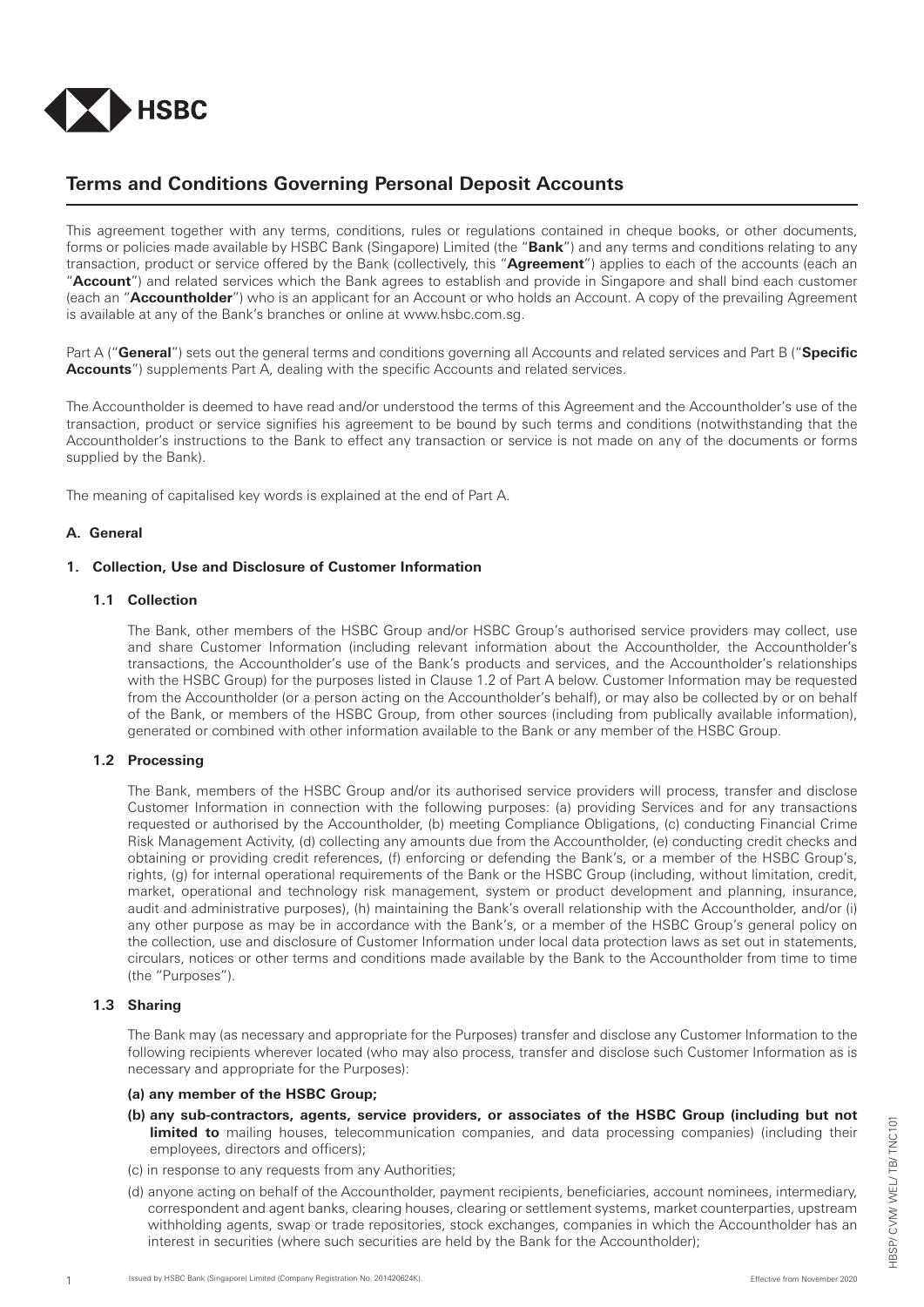- (e) any party acquiring an interest in or assuming risk in or in connection with the Services (including without limitation insurers and credit protection counterparties);
- (f) other financial institutions or credit bureaus;
- (g) any third party fund manager who provides asset management services to the Accountholder;
- (h) any introducing broker to whom the Bank provides introductions or referrals;
- (i) in connection with any Bank business transfer, disposal, merger or acquisition; the Bank's auditors and legal or other professional advisers;
- (j) any other person with the Accountholder's consent; and
- (k) any person in connection with any of the Purposes.

#### **1.4 Accountholder Obligations**

- (a) The Accountholder agrees to inform the Bank promptly, and in any event, within 30 days in writing if there are any changes to Customer Information supplied to the Bank or a member of the HSBC Group from time to time, and to respond to any request from, the Bank, or a member of the HSBC Group.
- (b) The Accountholder confirms and warrants that every person whose information (including Personal Data or Tax Information) they have provided to the Bank or a member of the HSBC Group has been notified of and agreed to the collection, processing, disclosure and transfer of their information as set out in this Agreement. The Accountholder shall advise such persons that they may have rights of access to, and correction of, their Personal Data. The Bank reserves the right to require the Accountholder to produce documentary proof of the consents obtained from such persons, upon reasonable request made by the Bank from time to time.
- (c) Where:
	- (i) an Accountholder fails to provide Customer Information that the Bank reasonably requests; or
	- (ii) an Accountholder withholds or withdraws any consents which the Bank may need to process, transfer or disclose Customer Information for the Purposes; or
	- (iii) the Bank or a member of the HSBC Group has suspicions regarding the possible commission of Financial Crime or an Accountholder presents a potential Financial Crime risk to a member of the HSBC Group, the Bank may:
		- (A) be unable to provide new, or continue to provide all or part of the, Services to the Accountholder and reserves the right to terminate its business relationship with the Accountholder;
		- (B) take actions necessary for the Bank or a member of the HSBC Group to meet the Compliance Obligations; and/ or
		- (C) block, transfer or close the Accountholder's Account(s).

 In addition, the failure of an Accountholder to supply their, or their Connected Person's, Tax Information and accompanying statements, waivers and consents, may result in the Bank making its own decision with respect to the Accountholder's status, including whether to report such Accountholder to a Tax Authority, and may require the Bank or other persons to withhold amounts as may be legally required by any Tax Authority and paying such amounts to any Tax Authority.

# **2. Data Protection**

- 2.1 Whether it is processed in a home jurisdiction or overseas, in accordance with data protection legislation, Customer Information will be protected by a strict code of secrecy and security which all members of the HSBC Group, their staff and third parties are subject to.
- 2.2 The Accountholder's attention is drawn to the fact that laws relating to banking secrecy or data protection may not have extra-territorial effect. The Bank's service providers may be required by law to disclose Customer Information to third parties. Such circumstances include the service provider being compelled to disclose the Customer Information pursuant to a court order, requests from governmental or regulatory authorities, police investigations and criminal prosecutions.

# **3. Deposits**

- 3.1 The Bank will accept for deposit into the Account all cash, cheques, bills and other instruments payable to the Accountholder. However, the Bank may at any time, acting in good faith and without assigning any reason refuse to accept any or part of such deposit and return all or any part of such deposit. Subject to Clause 26 of Part A below, dishonoured cheques or the IRD relating thereto may be returned to the Accountholder at the Accountholder's own risk and expense.
- 3.2 The Bank will accept, collect or negotiate foreign bills and other instruments provided that the Bank shall not be liable for any loss, damage or delay howsoever caused (unless such loss, damage or delay was caused solely and directly by the Bank's gross negligence, misconduct or fraud).
- 3.3 Unless the Bank has otherwise agreed, any cheque, bill or other instrument deposited (whether through the use of the ATM Card at an ATM or otherwise) into the Account shall be accepted for collection only and the proceeds thereof shall not be available to the Accountholder until such cheque, bill or other instrument has been verified and cleared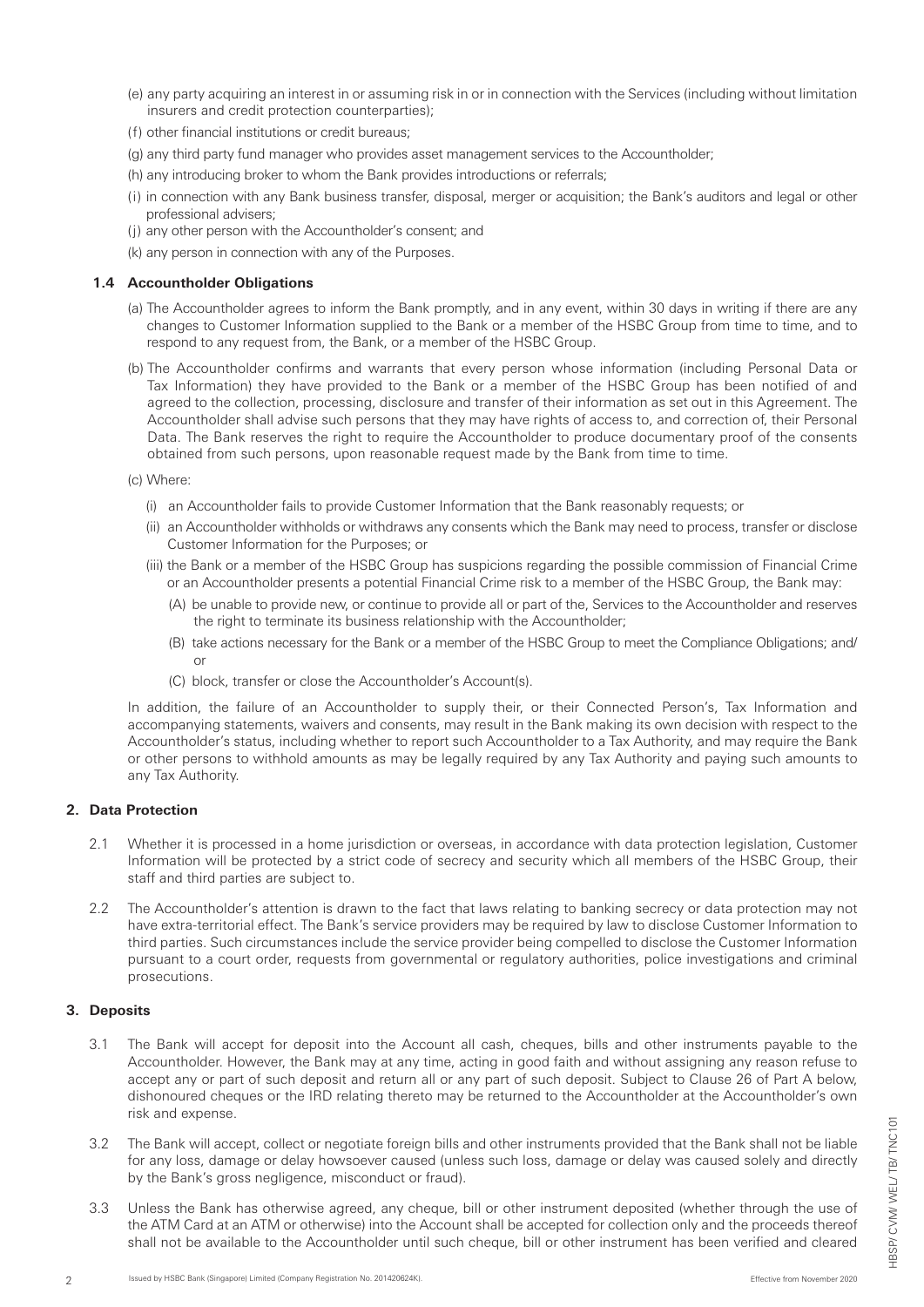and the proceeds paid to the Bank by the paying bank and credited to the relevant account.

- 3.4 The Bank shall be entitled in its discretion to dishonour any cheque bearing a signature different from the specimen signature of the Accountholder or any authorised signatory (as the case may be) or which is not signed in the authorised manner or not drawn in accordance with the signature requirements prevailing at the time of presentation.
- 3.5 The Accountholder shall indemnify the Bank fully and hold the Bank harmless from and against all moneys, liabilities, losses, costs, damages, proceedings, claims and expenses of whatsoever nature which the Bank may incur or suffer as a result of the Bank's collection or purchase of any cheques, bills or other instruments on the Accountholder's behalf. The Bank shall be entitled to charge the Account for and/or reverse the entries in and/or debit the Account with the amount of any cheque, bill or other instrument collected or purchased by the Bank which is subsequently returned unpaid and/or debit any of the Accountholder's other accounts with the Bank (whether in Singapore or elsewhere) with the amount claimed under this indemnity.
- 3.6 The Bank's records in relation to the Accountholder's deposit transactions shall be conclusive and binding against the Accountholder. The Bank reserves the right at all times, acting in good faith, to rectify any inaccuracies or errors in any statement that the Bank may issue to the Accountholder after any such transaction and to debit the Accountholder's account for such amount that the Bank may subsequently verify as being invalid.
- 3.7 The Accountholder shall not assign, transfer, charge, create any security or other interest in or otherwise dispose of or purport to do the same in respect of any Account or any part thereof or any interest thereon accruing without the Bank's prior written consent.

#### **3.8 Deposit Insurance Scheme**

 Singapore dollar deposits of non-bank depositors are insured by the Singapore Deposit Insurance Corporation, for up to S\$75,000 in aggregate per depositor per Scheme member by law. Foreign currency deposits, dual currency investments, structured deposits and other investment products are not insured.

# **4. Statements**

- 4.1 Except for Passbook Savings Account Accountholders, the Bank will send to the Accountholder periodical statements of account (in such form, including composite statements, as the Bank deems appropriate for the relevant Account(s)) showing, inter alia, the transactions and balances in relation to the Account(s) of the Accountholder. The Accountholder agrees to examine each statement of account and notify the Bank in writing, within fourteen (14) days of the date of such statement of account, of any alleged errors or omissions therein arising from whatever cause (including without limitation, from forgery, fraud, lack of authority or negligence of any person), failing which such statement of account shall be conclusive evidence as to the balance(s) shown therein and shall (unless the Bank and the Accountholder shall have entered into specific arrangements modifying this provision) be binding on the Accountholder who shall be deemed to have waived any rights to raise objections or pursue any remedies against the Bank in relation thereto.
- 4.2 If the Bank is unable to send any such periodical statements of account to the Accountholder, the Accountholder's liability shall not be affected in any way and shall continue and for the purpose of calculating interest or any other charges or establishing the date on which payment is due, the Bank may select a date each month as the statement date.
- 4.3 In the event that an account becomes inactive for more than 2 years, the Bank shall cease to send monthly statements of account/consolidated statements to the Accountholder.
- 4.4 The Bank may at any time rectify any error or omission in any statement or account/advice/passbook and any such statement of account/advice/passbook so rectified shall be binding on the Accountholder. The Bank has the right to reverse any entry, demand, refund or debit any Account held by the Accountholder for any overpayment into the Account arising from such error/omission.

# **5. Stop Payment Orders**

- 5.1 The Accountholder may only countermand payment of a cheque by giving written instructions to the Bank to that effect, including complete and accurate details of the number of the cheque, the name of the payee, the Account and the date on which and the amount for which the cheque has been drawn. The Bank will only comply with such instructions if all details accord strictly with those of the relevant cheque and the cheque has not been presented, and remains unpaid, when such instructions are received by the Bank. However, if, in its discretion, the Bank accepts such an instruction notwithstanding that not all of the requested details are provided, the Bank will not be liable for any losses that the Accountholder may incur as a consequence.
- 5.2 If the Accountholder countermands payment of a cheque by means of an instruction which the Bank cannot verify (including but not limited to telephone or facsimile instructions), the Bank shall not be obliged to take any action. However if in its discretion the Bank accepts such an instruction, the Bank will not be liable for any losses that the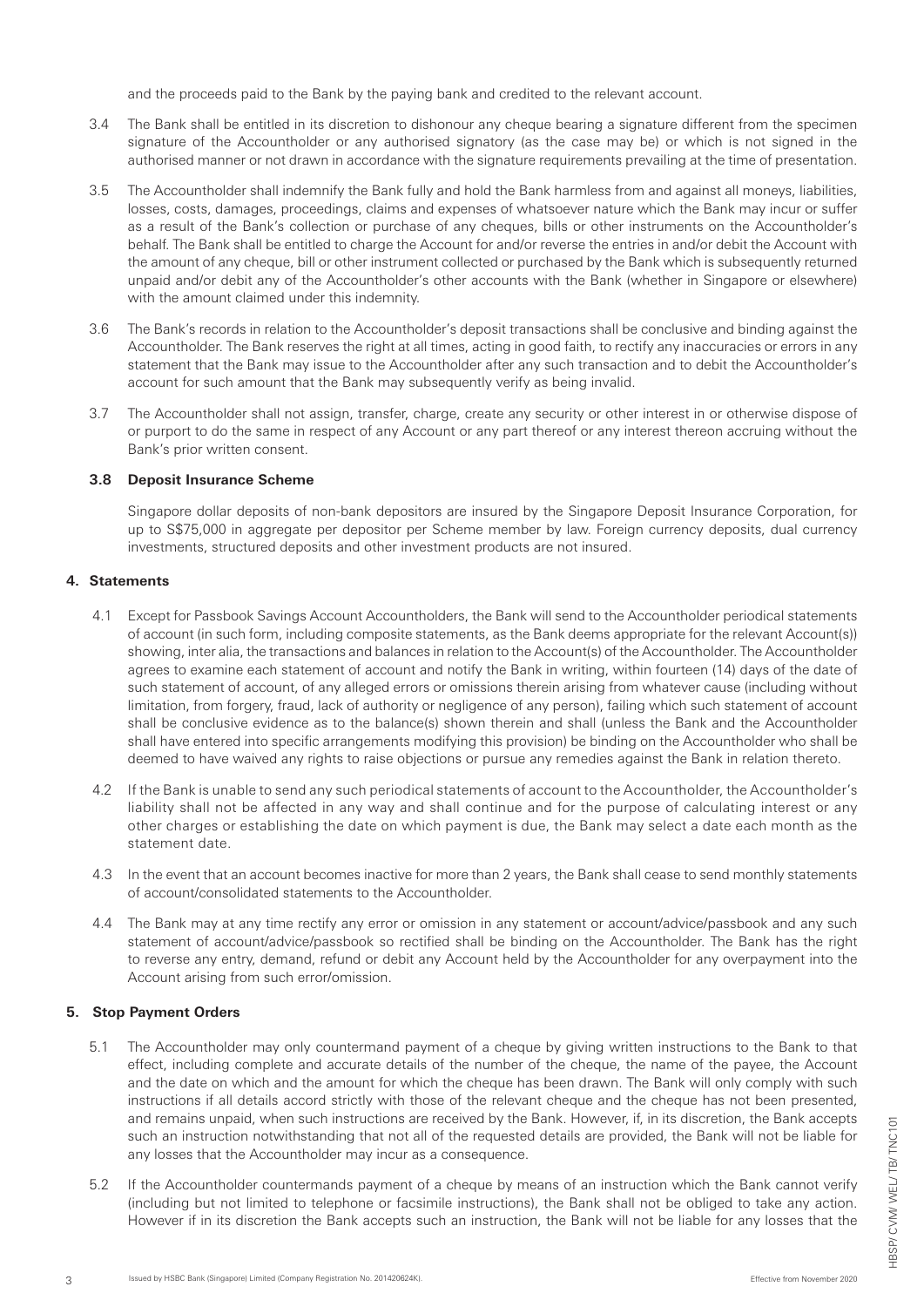Accountholder may incur as a consequence.

#### **6. Withdrawals and Telegraphic Transfers**

- 6.1 The Accountholder may make withdrawals from the Account by presenting a withdrawal request in form, and bearing a signature, satisfactory to the Bank or by any electronic procedure or other manner implemented by the Bank provided there are sufficient funds in, or overdraft facilities available under, that Account to cover such withdrawal. Notwithstanding the foregoing, the Bank shall not have any liability to pay any monies on the Account if the Bank concludes, in its discretion, that to do so would be in breach of applicable law.
- 6.2 Subject to special arrangement with the Accountholder, the Bank may (but is not obliged to) make payment of any withdrawal from the Account in foreign currency notes or in notes of a currency other than the one in which the Account is maintained.
- 6.3 The Bank may at the Accountholder's request issue to the Accountholder, on such terms as the Bank may impose, a cheque drawn by the Bank on any bank in the country of the relevant foreign currency or transfer, to a bank selected by the Bank, the amounts withdrawn from the Account.
- 6.4 Telegraphic Transfers
	- (a) In the absence of any specific instructions to the contrary, any telegraphic transfer at the Accountholder's request will be effected in the currency of the country in which payment is to be made.
	- (b) Unless specified otherwise all charges incurred outside Singapore are for the account of the beneficiary.
	- (c) Telegraphic transfer is to be dispatched entirely at the Accountholder's risk.
	- (d) Where the Bank is unable to provide a firm exchange rate quotation, the Bank shall effect the remittance on the basis of a provisional exchange rate which shall be subject to adjustment when the actual exchange rate is ascertained. Any difference between the provisional rate and the actual rate shall be debited/ credited (as the case may be) to the Accountholder's account.
	- (e) The Bank accepts no responsibility for any loss, liability, claim, delay, error or omission which may occur in the transmission of any message or for its misinterpretation when received unless caused solely and exclusively by the negligence or fraudulent or dishonest act of the Bank or its officers and employees. The Accountholder agrees to fully indemnify the Bank and hold the Bank harmless from and against any loss, liability, claim, delay, error or omission suffered or incurred by the Bank arising from the remittance or the inability of the Bank to effect the remittance for whatever reason (save for one caused solely and exclusively by the negligence or fraudulent or dishonest act of the Bank or its officers and employees).

# **7. Financial Crime Risk Management Activity**

- 7.1 The Bank, and members of the HSBC Group, are required to, and may take any action considered appropriate to comply with laws, regulations, sanctions regimes, international guidance, HSBC Group internal policies and procedures, and/ or demands from any Authorities, relating to or in connection with the detection, investigation and prevention of Financial Crime ("Financial Crime Risk Management Activity"). Such action may include, but is not limited to:
	- (a) screening, intercepting and investigating any instruction, communication, drawdown request, application for Services, or any payment sent to or by the Accountholder, or on its behalf;
	- (b) investigating the source of or intended recipient of funds;
	- (c) combining Customer Information with other related information in the possession of the HSBC Group; and/or
	- (d) making further enquiries as to the status of a person or entity, whether they are subject to a sanctions regime, or confirming an Accountholder's identity and status.
- 7.2 Exceptionally, the Bank's undertaking of Financial Crime Risk Management Activity may lead to the Bank delaying, blocking or refusing the making or clearing of any payment, the processing of Accountholder instructions or application for Services or the provision of all or part of the Services. To the extent permissible by law, neither the Bank nor any other member of HSBC Group shall be liable to the Accountholder or any third party in respect of any loss howsoever arising, suffered or incurred by the Accountholder or third party caused in whole or in part in connection with the undertaking of Financial Crime Risk Management Activity.

# **8. Tax Compliance**

The Accountholder acknowledges he is solely responsible for understanding and complying with his tax obligations (including but not limited to, tax payment or filing of returns or other required documentation relating to the payment of all relevant taxes) in all jurisdictions in which those obligations arise and relating to the opening and use of account(s) and/or Services provided by the Bank and/or members of the HSBC Group. Certain countries may have tax legislation with extraterritorial effect regardless of the Accountholder's place of domicile, residence, citizenship or incorporation. The Bank and/ or any member of the HSBC Group does not provide tax advice. The Accountholder is advised to seek independent legal and/or tax advice. The Bank and/or any member of the HSBC Group has no responsibility in respect of an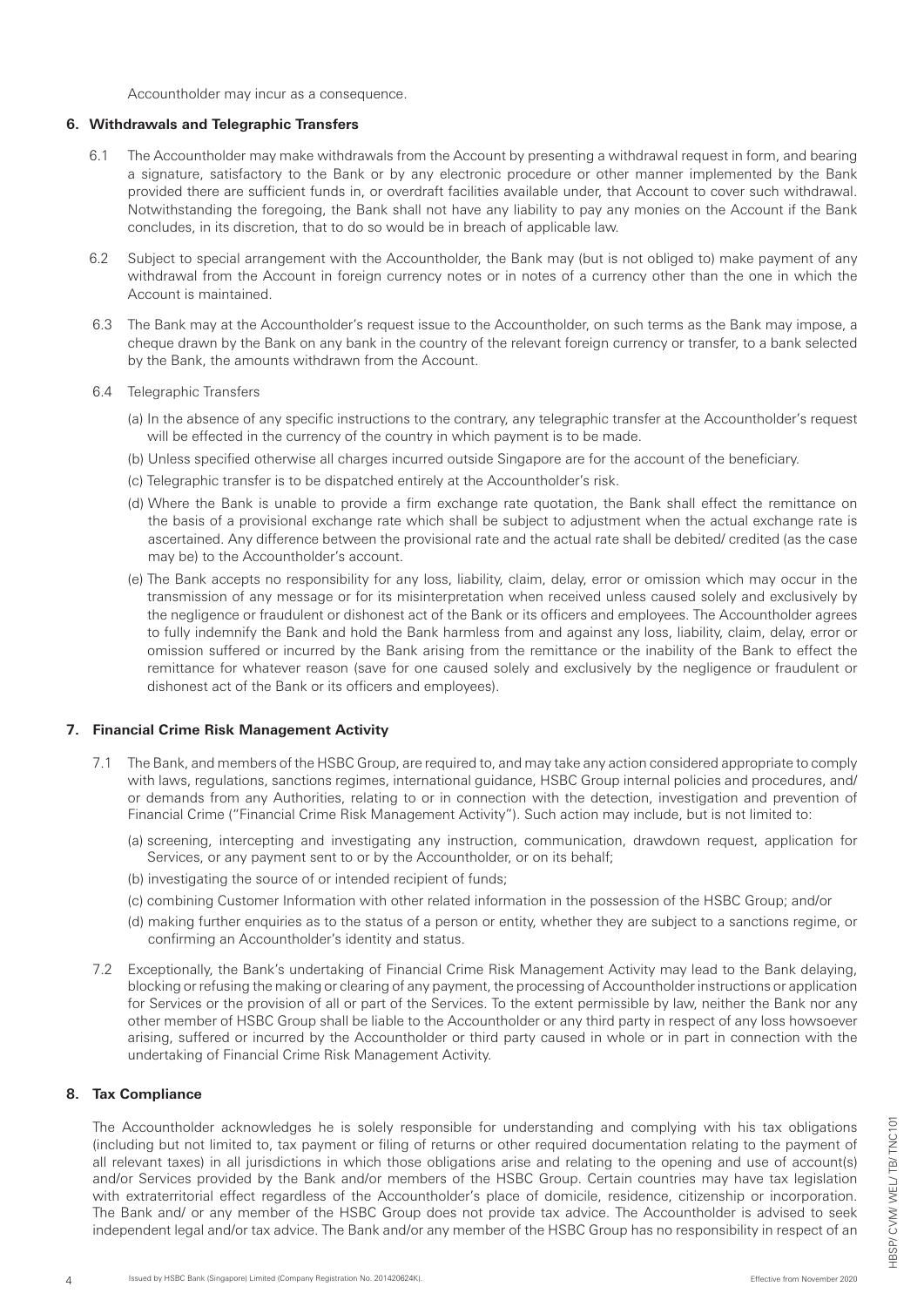Accountholder's tax obligations in any jurisdiction which they may arise including, without limitation, any that may relate specifically to the opening and use of account(s) and/or Services provided by the Bank and/or members of the HSBC Group.

#### **9. Joint Accounts**

9.1 If the Account is opened in the names of two or more persons, each such person shall be deemed to be an Accountholder of that Account for all purposes and, unless the Bank has received from all the Accountholders any instruction to the contrary in form and substance satisfactory to the Bank, the Bank shall be entitled to:

(a) debit that Account with the amount of:

- (i) any cheque, bill or other instrument (including but not limited to any cheque, bill or other instrument referred to in Clause 26 of Part A and/or the IRD and relevant electronic payment information in respect thereto); or
- (ii) any indebtedness of any one or more Accountholders whether such liabilities be actual or contingent, primary or collateral and several or joint (including without limitation, the Accountholder's liability arising from any indemnity given herein) on any account; or
- (iii) in accordance with any instruction to transfer money, signed, drawn, accepted, endorsed, made or given by one Accountholder notwithstanding that any such debiting or carrying out of instruction may cause such account to be overdrawn or increase the overdraft limit for that Account;
- (b) honour all cheques, bills and other instruments or instructions, and comply with all instructions given by way of any Electronic Equipment or by any other means as the Bank may accept, which are signed, drawn, accepted, endorsed, made or given by any one Accountholder;
- (c) agree to grant and provide, and to grant and provide, overdraft and other facilities at the request of any one Accountholder; and
- (d) on the death of any one Accountholder, hold any credit balance(s) to the credit of or by way of security to the order of the survivor(s) without prejudice to any right which the Bank may have in respect of such balance(s) arising out of any lien, charge, pledge, set-off, counterclaim or otherwise, or to take any step which the Bank may deem desirable pursuant to any claim by any person other than the surviving Accountholder(s).
- 9.2 The Accountholders of any Account which is a joint account shall be jointly and severally liable to the Bank for all liabilities and obligations incurred on that Account.
- 9.3 Where any Accountholder of any Account which is a joint account is a minor, the other Accountholders shall jointly and severally indemnify the Bank and hold the Bank harmless from and against any claims, losses, costs, damages and expenses that the Bank may incur or suffer in relation to such Account and without prejudice to the generality of the foregoing shall indemnify the Bank and hold the Bank harmless from and against any claim which any such minor may make against the Bank on the grounds of lack of capacity or on any other grounds whatsoever in connection with the said Account and the operation thereof. Each of such other Accountholders hereby irrevocably authorises (but does not oblige) the Bank to settle, release, grant time or pay immediately any amounts claimed by such minor from the Bank on the grounds of lack of capacity or any other grounds whatsoever in connection with the said Account and the operation thereof without any reference to or further authority from such other Accountholder and without being under any duty to enquire whether any claim or demands on the Bank are properly made notwithstanding that such other Accountholder may dispute the validity of such claim, demand or payment and all such other Accountholders shall jointly and severally undertake to indemnify the Bank fully in respect of all such payments. This indemnity is a continuing security and is in addition to and shall not merge or otherwise prejudice or affect or be prejudiced or affected by any other bill, note, guarantee, indemnity, mortgage, charge, lien or other security or remedy now or hereafter held by or available to the Bank.
- 9.4 Where, in relation to an Account which is a joint account:
	- (a) products or services are, at the request of the Accountholder, made available in respect of which transactions may be effected, the acceptance by any one Accountholder (unless not in accordance with the terms of the Account mandate) of the applicable terms and conditions relating to such products or services (and any amendment thereto) shall be binding on all Accountholders; and
	- (b) where the terms of the Account mandate provide that instructions are to be given jointly by the Accountholders, the Accountholders should jointly give instructions to the Bank on whether the Bank should send transaction notification alerts to any or all the Accountholders.

# **10. Overdrafts**

- 10.1 The Accountholder shall always keep the Account in credit unless the Bank has expressly agreed to grant the Accountholder an overdraft. If, at its discretion the Bank agrees to pay a cheque, bill or other instrument or allow any withdrawal or transfer from the Account and as a result the Account becomes overdrawn or exceeds the agreed overdraft limit, this does not constitute an express agreement by the Bank to grant the Accountholder an overdraft or to increase the limit.
- 10.2 If the Accountholder's Account is overdrawn or exceeds the agreed overdraft limit at any time, the Accountholder shall immediately pay such amount overdrawn without demand together with any interest, commission and other charges.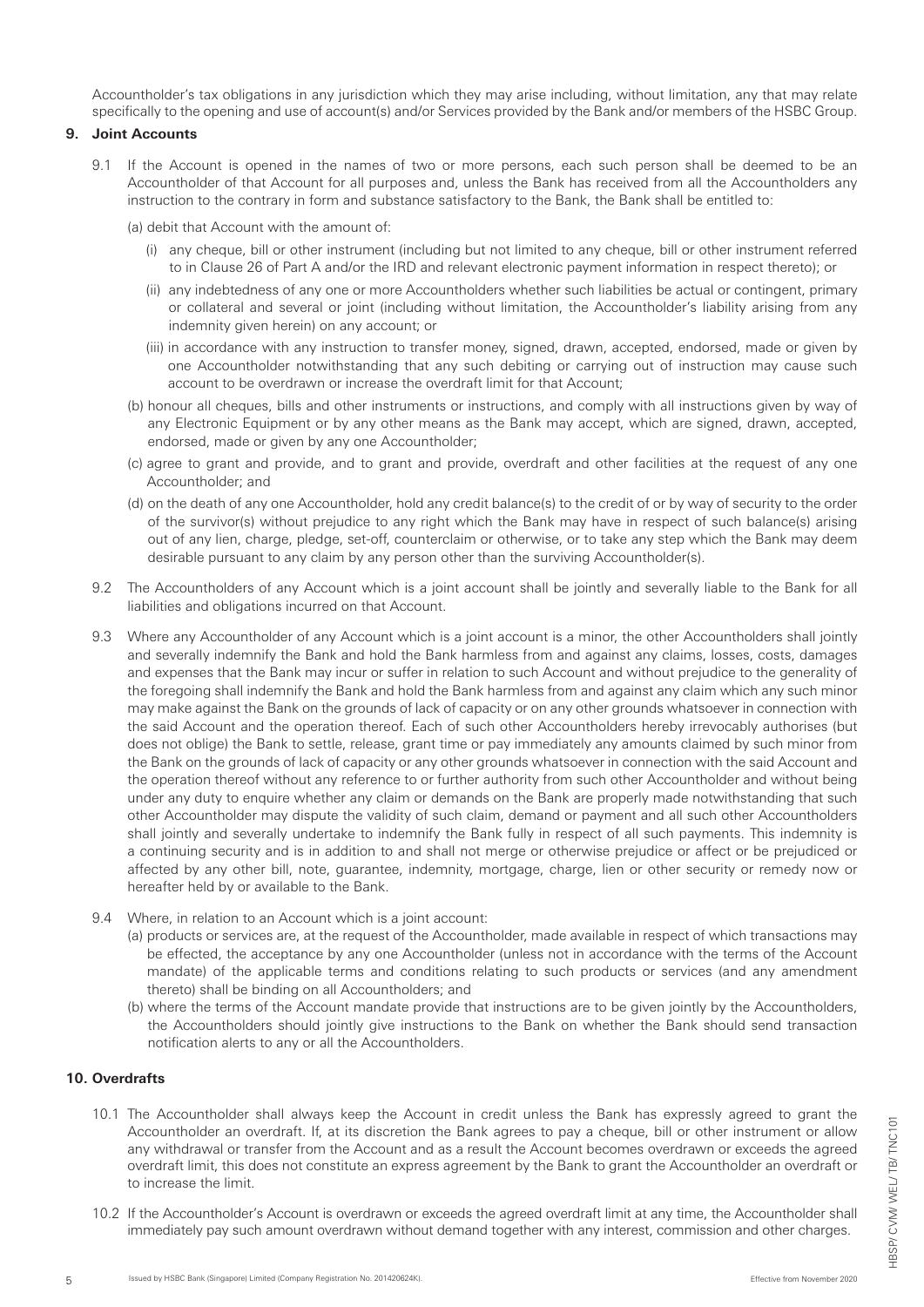10.3 The interest chargeable for overdrawing will be calculated on the sum overdrawn on a daily basis and shall be the higher of:

(a) the accrued interest on such sum at such rate as determined by the Bank from time to time; and

(b) the minimum amount prescribed by the Bank from time to time.

 Any unpaid interest shall be capitalised each month and added to the principal sum for the purpose of calculating subsequent interest.

#### **11. Standing Instructions**

- 11.1 The Bank will accept standing instructions in writing for the Account subject to the Bank's prevailing terms and conditions for such Account.
- 11.2 All standing instructions shall remain in effect, notwithstanding any change in the authorised signatories or their signatures, the authorised manner of signing or the signature requirement, unless they are specifically revoked or amended by the Accountholder in writing.

#### **12. Interest**

- 12.1 Except where the Account is a current account (in which case no interest shall be paid) the Bank will pay the Accountholder interest in the Account currency at the Bank's prevailing interest rate calculated on the daily credit balance in the Accountholder's account provided such balance in the Accountholder's account exceeds the minimum sum prescribed from time to time for that Account.
- 12.2 Unless otherwise specified by the Bank, interest rates are tiered and published rates for respective tiers are applicable to the deposit value specified in each tier. The effective interest rate applicable for each tier will vary depending on the deposit balance in the Account.
- 12.3 The Bank will pay interest at the prevailing rate for interest bearing Accounts calculated on daily balances (excluding late cheque deposits) based on either a 360 or 365/366-day year depending on the currency of the Account. Such interest will be credited to the Account on a monthly or yearly basis, depending on the Account type held by the Accountholder. Where the last day of the month or year is a Sunday or public holiday in Singapore, interest for that day will be calculated based on the balance as at the preceding Business Day. No interest will be paid if the daily balance is below the prevailing prescribed minimum balance for that Account.
- 12.4 Interest will only accrue on funds including inward remittances which have been successfully credited for value to an Account. All deposit interest rate and exchange rates for currency conversion transactions shall be at rates determined by the Bank from time to time.

#### **13. Instructions**

- 13.1 The Bank is entitled to accept and execute Instructions of any nature believed by the Bank to be genuine and purporting to be signed, given or issued by the Accountholder or by an authorised agent in accordance with the authorisations by the Accountholder. The Bank may (but is not obliged to) rely and act on any such Instruction. Any of the Bank's acts pursuant to such Instructions shall be binding on the Accountholder notwithstanding that such Instruction may not have in fact been given by the Accountholder or with the Accountholder's consent or authority However, the Bank may at any time, acting in good faith and without assigning any reason refuse to accept any Instruction given or issued by the Accountholder or by an authorised agent. If, in the opinion of the Bank, there is any ambiguity or conflict in any Instructions given by the Accountholder or an authorised agent, the Bank may (but is not obliged to) choose not to act on such instructions until the ambiguity or conflict has been resolved to the Bank's satisfaction.
- 13.2 Where the Accountholder requests the Bank to accept Instructions given by way of any Electronic Equipment, the following conditions shall apply:
	- (a) the Bank is entitled (but not bound) to accept as genuine and act upon any Instruction given by way of any Electronic Equipment believed by the Bank in good faith to have been given by the Accountholder or authorised agent and upon any signature which in the Bank's discretion appears to be the signature of the Accountholder or authorised agent on such Instruction. The Bank is not under any obligation to enquire into the genuineness of any such Instruction or into the good faith of the person giving such instruction. Any Instruction given by way of any Electronic Equipment shall be binding on the Accountholder;
	- (b) the Bank will not be obliged to act upon a verbal Instruction to transfer any monies to a third party and shall be entitled to require receipt by it of an original written confirmation from the Accountholder or an authorised agent prior to effecting such remittance or transfer;
	- (c) where the Accountholder or authorised agent gives the Bank Instructions by telephone or by assessing the Bank's website, the Accountholder shall authenticate the transaction by using the security procedures which the Bank notifies the Accountholder of from time to time;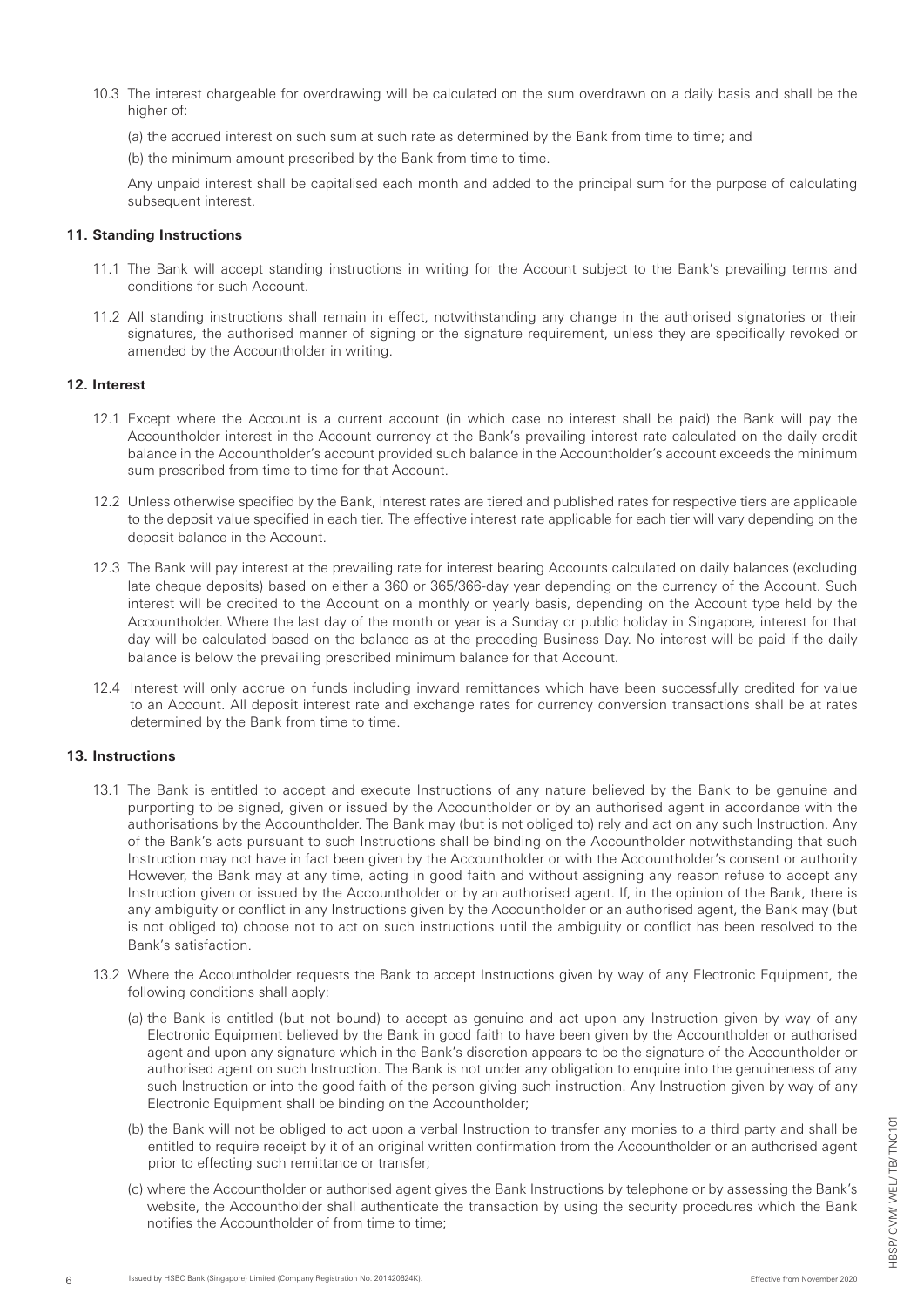- (d) where Instructions are given by way of Electronic Equipment and not in writing, the Bank is entitled to accept and act on them if they have been confirmed by the use of the security procedures which the Bank notifies you of from time to time. The Bank shall however, be at liberty to require receipt by it of an original written confirmation of any Instruction given by way of Electronic Equipment from the Accountholder or authorised agent prior to executing any such Instructions;
- (e) the Accountholder acknowledges that the Accountholder has considered fully the risks inherent in the giving of instructions by way of any Electronic Equipment. In particular, the Accountholder is aware of and accepts that when the Accountholder gives Instructions by way of any Electronic Equipment, non-original signatures may be forged and such Instructions may be transmitted to wrong numbers, may never reach the Bank and may thereby become known to third parties thereby losing their confidential nature. The Accountholder is further aware of and accepts that communications by way of any Electronic Equipment cannot be guaranteed to be secure or error free as information can be intercepted, corrupted or lost or can arrive late or contain viruses; and
- (f) the Accountholder agrees that the Bank shall have no responsibility for the occurrence of any of the circumstances set out in Clause 13.2(e) of Part A above and the Accountholder is fully responsible for any action, claim, loss, damage or cost incurred or arising as a result of or in connection with the giving of Instructions by way of Electronic Equipment in lieu of the receipt by the Bank of original signed documents.
- 13.3 The Accountholder may request the Bank (but the Bank is not obliged) to accept the Instructions of authorised agents and in such case the Accountholder shall complete and execute such form of authorisation as required by the Bank. The Bank is not obliged to ascertain or to enquire into the purpose for which any of the powers granted to the authorised agent is exercised. The Bank may, but is not obliged to, accept the Accountholder's request to accept the Instructions of an authorised agent whose authority to operate the Account is limited.
- 13.4 The Accountholder irrevocably consents to the taping or other means of recording, by or on behalf of the Bank, of oral and telephone conversations between the Bank's representatives and the Accountholder or an authorised agent. Such recordings or transcripts thereof may be used by the Bank as evidence in any dispute that may arise.
- 13.5 If any document dispatched by the Accountholder to the Bank, including any Instruction, confirmation, contract or transaction, is for any reason undated, the time and date as written, printed or time-stamped on such document at the time of its receipt shall be conclusive evidence of the time and date of such document.
- 13.6 The Accountholder will indemnify and keep the Bank indemnified and hold the Bank harmless from and against all actions, claims, liabilities, costs, expenses, demands, damages and losses of any nature (including legal costs) brought or threatened against the Bank or incurred or sustained by it, arising out of any action or omission taken or made by the Bank in reliance upon or in connection with any Instruction or communication, where the Accountholder has requested the Bank to accept the Instruction or communication made by that method.

# **14. Closing of Accounts and Suspensions**

- 14.1 The Bank may in certain circumstances, without assigning any reason whatsoever, terminate or close the Account by written notice to the Accountholder (whether or not the notice is received by the Accountholder). In such a case, the Accountholder shall without delay or further demand (a) return to the Bank all cards and cheque books issued to or at the request of the Accountholder and (b) pay to the Bank the full amount outstanding, including but not limited to the outstanding amount of any overdraft under any facility granted by the Bank. Notwithstanding such termination or closure, the Accountholder shall remain liable for all amounts owing (whether actually or contingently) in respect of any outstanding facilities together with all related charges thereunder. Without limiting the generality of the foregoing, all of such amounts shall become immediately due and payable (without further demand) in the event of the death, insanity, bankruptcy or other incapacity of the Accountholder.
- 14.2 Upon termination or closure of the Account, the Bank shall be entitled to discharge its liability to the Accountholder with respect to that Account by posting to the Accountholder at the last address of the Accountholder notified to the Bank in writing, a draft or cheque in the currency of that Account payable to the Accountholder's order in the amount of the closing credit balance in that Account.
- 14.3 The Bank may in certain circumstances (including but not limited to Financial Crime Management Activity and/or where there has been no activity on the Account for some time), without assigning any reason whatsoever, with or without written notice to the Accountholder, suspend, restrict access to or freeze all or part of the Account or the use of any or all of the products, services or other privileges provided under the Account or the Account package, as the case may be.

# **15. ATM Cards**

- 15.1 The Bank may at its discretion, upon the receipt of the Accountholder's application, issue to the Accountholder an ATM Card.
- 15.2 Pursuant to the Accountholder's request, the Bank may post the ATM Card and the PIN to the Accountholder who shall be deemed to have received the same in good order and condition upon such posting.
- 15.3 The ATM Card is not transferable and is issued solely for the Accountholder's use. The Accountholder shall use the ATM Card only for effecting, processing or conducting transactions permitted by the Bank.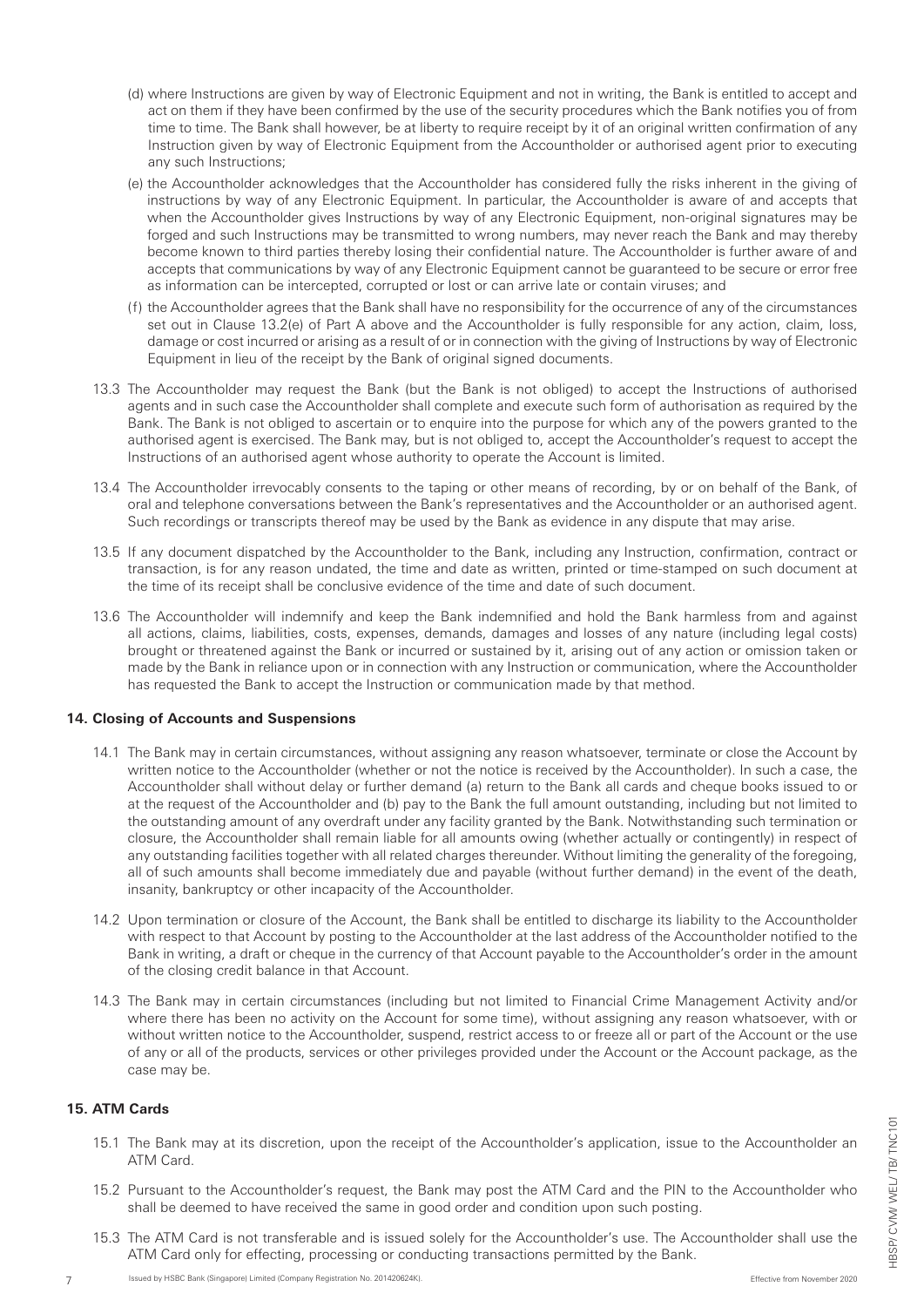- 15.4 The Bank may replace or renew the ATM Card on such terms as the Bank may impose.
- 15.5 The Accountholder agrees that when the ATM Card is used to effect, process or conduct any transaction, it is, or shall be deemed to be, used with the Accountholder's authority and knowledge whether or not the Accountholder has actually authorised and/or have knowledge of the use of the ATM Card.
- 15.6 The Accountholder shall bear any loss and damage incurred or suffered by the Accountholder arising from or in connection with the use of the ATM Card.
- 15.7 The Bank shall debit against the Accountholder's Account any withdrawal and transfer of any amount effected, processed or conducted through the use of the ATM Card whether or not the Accountholder has actually authorised and/or has knowledge of the use of the ATM Card. The Accountholder shall accept the Bank's records of all transactions effected, processed or conducted through the use of the ATM Card as correct and conclusive and the Accountholder agrees to be bound by the Bank's records save in the case of manifest error.
- 15.8 Any advice of the Accountholder's credit balance issued by an ATM after a transaction is not conclusive of the amount the Accountholder has in his Account unless the Bank has expressly verified it to be correct. Any cash or cheque deposited by the Accountholder at an ATM by the use of the ATM Card shall only be credited to the Accountholder's account after verification by the Bank (which shall be conclusive and binding as against the Accountholder) and any statement issued by the Bank on the making of a deposit by the Accountholder shall only represent what the Accountholder purports to have deposited and shall in no way bind the Bank as to its correctness and the Bank shall be entitled in its discretion to amend or rectify any inaccuracies or errors therein.
- 15.9 The Bank shall not be liable for any loss or damage suffered by the Accountholder if for any reason the ATM Card cannot be used to effect, process or conduct any transaction or if it is retained in an ATM.
- 15.10 Save as otherwise instructed by the Accountholder, the Bank will send to the Accountholder a transaction notification alert for each transaction effected, processed or conducted which is above the threshold amount as prescribed by or otherwise agreed to by the Bank and for each set up or change in PIN as accepted by the Bank. Such transaction notification alert will be sent by short message service and/or electronic mail to the Accountholder's last known telephone number and/or electronic mail address as provided to the Bank as the case may be and shall be deemed to be sent on the date of transmission notwithstanding the fact that the same may not be actually received by the Accountholder. The Bank shall not be liable in any way whatsoever to the Accountholder or to any other party for any loss or damage in the event that such transaction notification alert is received by a third party.
- 15.11 If the Accountholder wishes to use the ATM Card outside Singapore to obtain cash advances, make cash withdrawals or balance enquiries at an ATM, the Accountholder will need to enroll, in advance, for overseas ATM transactions on the ATM Card via the Bank's phone banking facility.

# **16. Debit Cards**

- 16.1 The Bank may at its discretion, upon receipt of the Accountholder's application, issue to the Accountholder a debit card (the "Debit Card" which term shall include any replacement or renewal thereof).
- 16.2 Pursuant to the Accountholder's request, the Bank may post the Debit Card and the PIN to the Accountholder who shall be deemed to have received the same in good order and condition upon such posting.
- 16.3 The Debit Card is not transferable and is issued solely for the Accountholder's use. The Accountholder shall use the Debit Card only for effecting, processing or conducting transactions permitted by the Bank during the validity period printed on the Debit Card.
- 16.4 The Bank may replace or renew the Debit Card on such terms as the Bank may impose.
- 16.5 The Accountholder agrees that when the Debit Card is used to effect, process or conduct any transaction, it is, or shall be deemed to be, used with the Accountholder's authority and knowledge whether or not the Accountholder has actually authorised and/or has knowledge of the use of the Debit Card and the Bank shall debit against the Accountholder's Account any such amount transacted or processed through the use of the Debit Card. The Accountholder shall accept the Bank's records of all transactions effected, processed or conducted through the use of the Debit Card as correct and conclusive, save in the case of manifest error, and the Accountholder agrees to be bound by the Bank's records.
- 16.6 The Accountholder shall bear any loss or damage incurred or suffered by the Accountholder arising from or in connection with the use of the Debit Card.
- 16.7 The Bank may set or revise the card limits in relation to the Debit Card from time to time without prior notice to the Accountholder. Whenever the Bank is informed (whether by the merchant or any other person) that any Debit Card transaction or any other transaction is proposed to be effected or completed with the Debit Card, the Bank may hold or set aside out of the available credit balances or available credit on the Account an amount estimated by the Bank or the merchant or that other person to be the amount for which that Debit Card transaction is likely to be effected or completed. The amount set aside with respect to any proposed Debit Card transaction: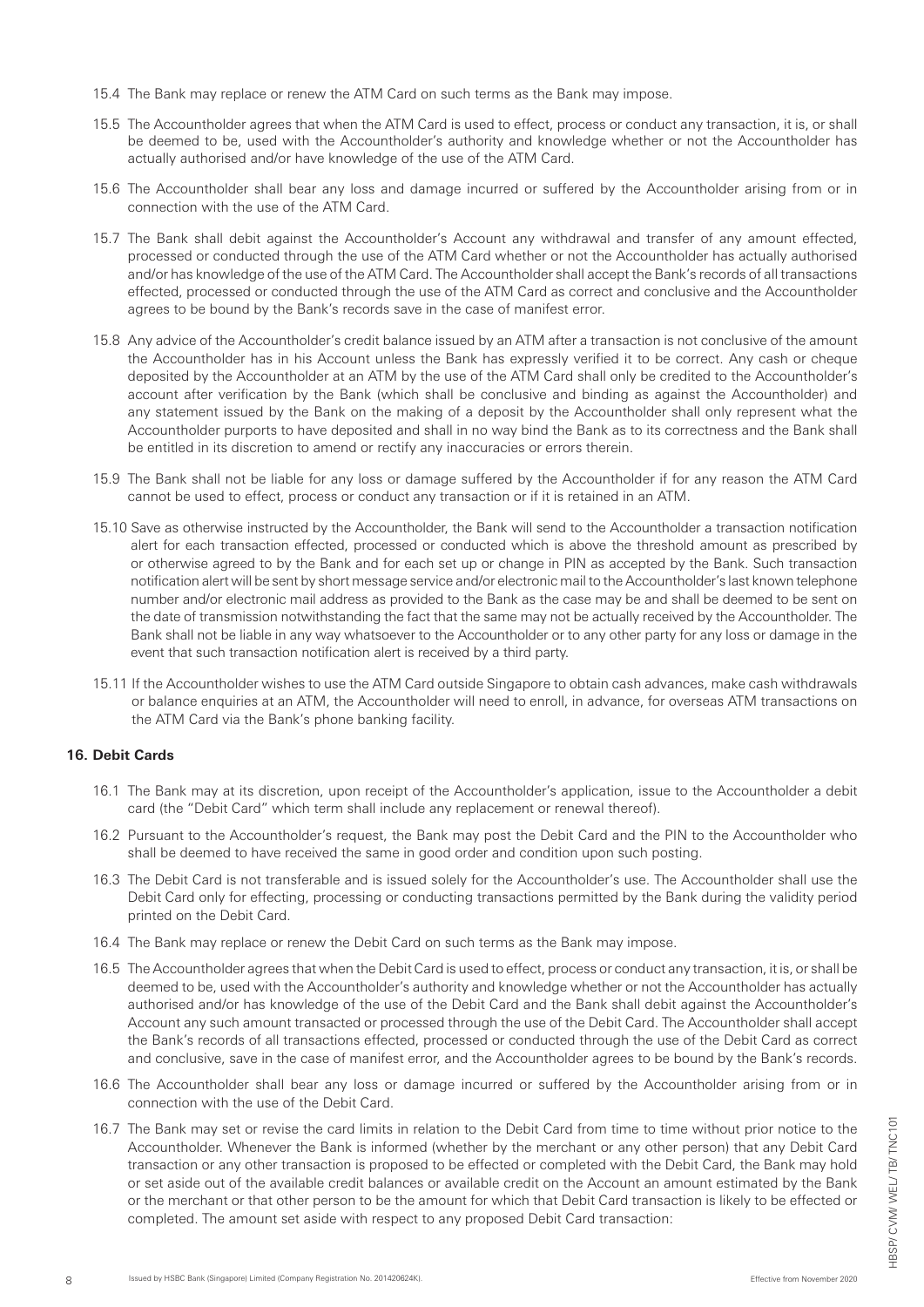- (a) may be set aside for as long as the Bank may determine to be appropriate in the circumstances;
- (b) may be released at any time the Bank determines or after the Bank has debited the Account in respect of the Debit Card transaction;
- (c) may not be the exact amount for which that Debit Card transaction is effected and finally debited to the Account; and
- (d) shall not restrict or limit the Bank's right to debit the Account with the amount of that Debit Card transaction regardless whether the amount is the same as the amount the Bank has set aside or put on hold.
- 16.8 The Accountholder may effect a Debit Card transaction only if there are sufficient funds in the Account to cover such transaction and the limits prescribed for the type of transaction are not exceeded. However, the Bank may, in its discretion and without giving prior notice:
	- (a) approve, authorise or allow any Debit Card transaction to be effected during any period even though there are insufficient funds or credit in the Account; and
	- (b) refuse to approve, authorise and/or permit to be effected any one or more Debit Card transactions even though no applicable limits have been exceeded. The Bank's determination on whether the Debit Card limit has been exceeded shall be conclusive and binding on the Accountholder.
- 16.9 When the Accountholder uses the Debit Card outside Singapore, the Debit Card transaction shall be charged in the official currency of the country where the Debit Card is used and converted into Singapore Dollars at such exchange rate at such times as the Bank may determine at its discretion, and the Bank shall be entitled to debit the Account with the amount of the Debit Card transaction. The Accountholder's right to effect any Debit Card transaction is subject to any exchange controls, regulations or limitations prevailing in such country. In any event, the Accountholder shall fully indemnify the Bank for all exchange risks, losses, communications and other fees and charges that may be incurred.

 The Bank may charge, credit and debit, as may be appropriate, all sums payable to it under this Agreement to the Account and for this purpose convert credits and charges incurred into the currency of the Account at such rate or rates of exchange as the Bank may determine. The Accountholder shall bear all exchange risks, losses, commission, fees and charges that may arise.

- 16.10 The Accountholder agrees to pay and authorises the Bank to debit the Account for the following:
	- (a) a fee of such amount(s) as the Bank may prescribe which shall not be refundable in any event, for each Debit Card transaction;
	- (b) an administrative fee of such amount(s) as the Bank may prescribe for any records, statements, sales draft, credit vouchers or other documents relating to the use of the Debit Card and copies thereof which are made available at the Accountholder's request;
	- (c) where by any arrangement between the Accountholder and any financial institution, any payment is to be made to the Bank for credit to the Account, whether at regular intervals or otherwise, a fee of such amount(s) as the Bank may prescribe from time to time for each occasion when any payment to the Bank is not effected at the time when such payment should have been effected in accordance with such arrangement;
	- (d) such fee as the Bank may prescribe for any replacement Debit Card; and
	- (e) any fees and charges not specified above which the Bank might impose at its discretion upon giving the Accountholder prior written notice.

All goods and services tax imposed on or payable in respect of any payment debited to the Account shall be borne by the Accountholder.

- 16.11The Bank may at any time without giving prior notice or reason to the Accountholder suspend or terminate the use of any Debit Card or refuse to reissue, renew or replace any Debit Card or introduce, amend, vary, restrict, suspend, terminate or withdraw all or any of the benefits, services, facilities and privileges in respect of or in connection with the Debit Card and/or the use of the Debit Card.
- 16.12 The Bank shall not be responsible or liable to the Accountholder for any inconvenience, loss or damage or embarrassment incurred or suffered in any of but not limited to the following events:
	- (a) the Bank, a merchant or other bank or financial institution or any other party refuses to accept the Debit Card or to accept any Debit Card transaction for any reason whatsoever including, but not limited to, the negligent act or omission by the Bank, its servants, agents or contractors;
	- (b) any rejection of the Debit Card or the PIN by any ATM or other machines or any failure to effect or complete any Debit Card transaction howsoever caused; any neglect, refusal or inability on the Bank's part to authorise or approve any Debit Card or to honour or effect any other transaction on the Account for any reason whatsoever; or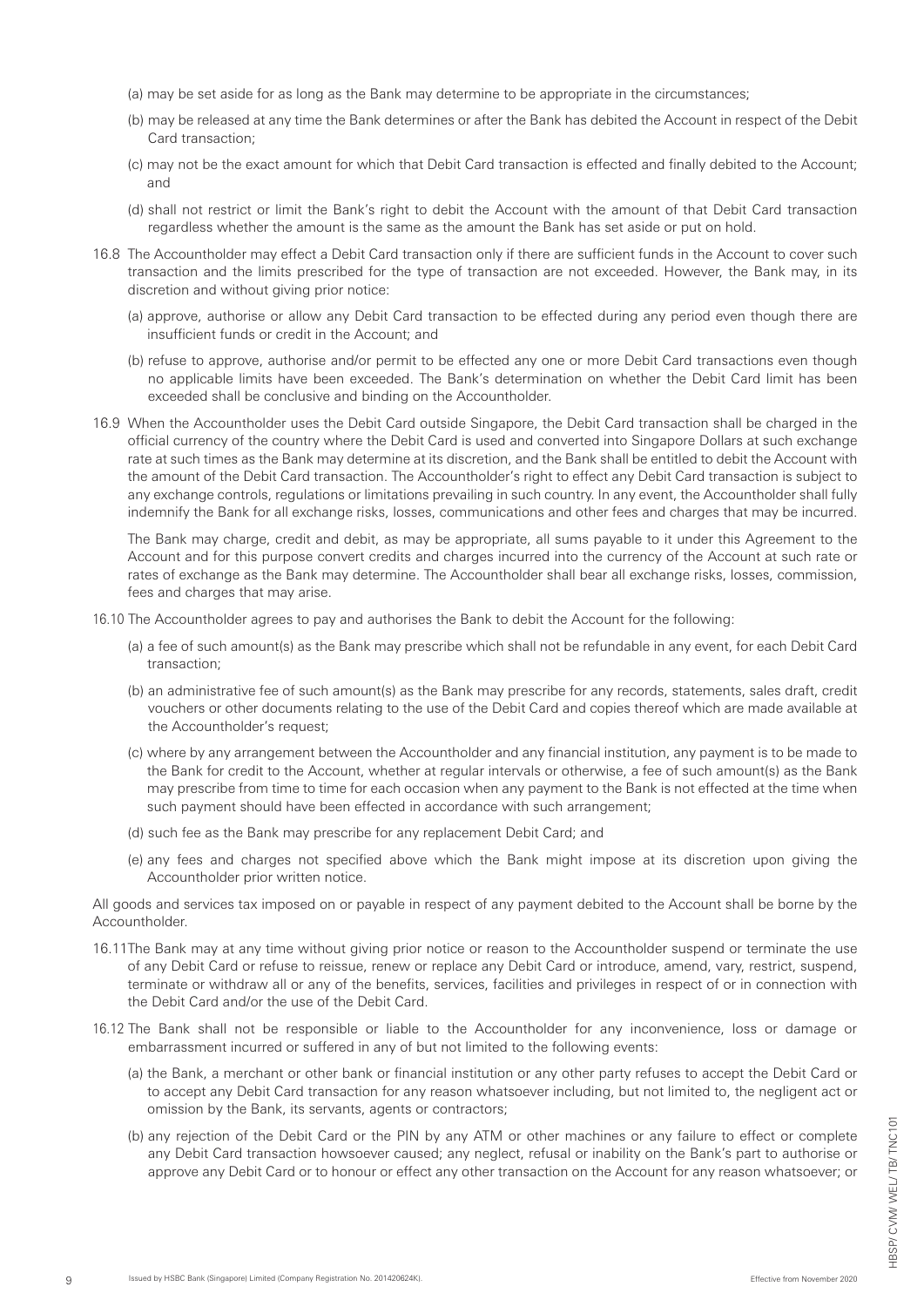- (c) any damages to or loss of or inability to retrieve any data or information that may be stored in the Debit Card or any microchip or circuit or device in the Debit Card howsoever caused. The Bank shall not be liable in any way for the goods purchased or services rendered and paid for by the use of the Debit Card or the delivery, quality or performance or such goods or services. The Bank shall also not be responsible for any benefits, discounts or programmes of any merchant or any other person that it may make available or introduce to the Accountholder.
- 16.13 Save as otherwise instructed by the Accountholder, the Bank shall send to the Accountholder a transaction notification alert for each transaction effected, processed or conducted using the Debit Card which is above the threshold amount as prescribed by or otherwise agreed to by the Bank and for each set up or change in PIN as accepted by the Bank. Such transaction notification alert will be sent by short message service and/or electronic mail to the Accountholder's last known telephone number and/or electronic mail address as provided to the Bank as the case may be and shall be deemed to be sent on the date of transmission notwithstanding the fact that the same may not be actually received by the Accountholder. The Bank shall not be liable in any way whatsoever to the Accountholder or any other party for any loss or damage in the event that such transaction notification alert is received by a third party.
- 16.14 If the Accountholder wishes to use the Debit Card outside Singapore to effect, process or conduct any transaction, obtain cash advances, make cash withdrawals or balance enquiries at an ATM, the Accountholder will need to enroll, in advance, for overseas ATM transactions on the Debit Card via the Bank's phone banking facility.

#### **17. Duty to Take Reasonable Care**

- 17.1 The Accountholder shall take all reasonable care and precaution to:
	- (a) prevent loss and theft of any ATM Card, Debit Card, cheques, cheque books or passbook;
	- (b) prevent disclosure (whether voluntary or involuntary) to third parties of any PIN for operating the ATM Card or Debit Card or effecting or conducting phone banking or other transactions, or any password, code or other arrangement that may be required to authenticate any payment transaction or Accountholder, (each, an "Access Code");
	- (c) avoid keeping a record of any Access Code in a way that allows any third party to easily misuse the Access Code or, if the Accountholder keeps a record of any Access Code, the Accountholder shall take all reasonable care and precaution to secure the record, including keeping the record (i) in a secure electronic or physical location accessible or known only to the Accountholder, and (ii) in a place where the record is unlikely to be found by a third party; and
	- (d) monitor his Account transactions (which shall include enabling transaction notification alerts on any device used to receive transaction notification alerts from the Bank and opting to receive all transaction notification alerts for all outgoing transactions of any amount made from the Account) including without limitation any suspicious or omitted transactions, and shall notify the Bank immediately in writing of such loss or theft of an ATM Card, a Debit Card, cheques, cheque books, passbooks or any written record of any PIN or of such disclosure or of such suspicious, omitted or other transactions. The Accountholder shall report any unauthorised or erroneous transaction to the Bank as soon as practicable after receipt of any transaction notification alert for such transaction, and provide within a reasonable time such relevant information as may requested by the Bank in relation to the same. Where the Accountholder is not able to report the unauthorised or erroneous transaction to the Bank as soon as he receives any transaction notification alert for such transaction, the Accountholder shall if the Bank so requests, provide the Bank with reasons for the delayed report. Where requested by the Bank to facilitate its claims investigation or resolution process regarding any unauthorised transaction, the Accountholder shall make and furnish a police report and/or provide such relevant information as may be requested by the Bank.
- 17.2 The Accountholder shall:
	- (a) be liable for any actual loss arising from any unauthorised transaction where, in the Bank's reasonable opinion, the Accountholder's recklessness was the primary cause of the loss;
	- (b) indemnify the Bank for all losses or damage howsoever caused by any unauthorised use of an ATM Card, a Debit Card or PINs; and
	- (c) subject to clause 8.2 of the HSBC Debit Cardholder's Agreement, be liable for all charges incurred by such use prior to the Bank's receipt of such written notification of loss, theft or disclosure. Where the Accountholder has given such notice verbally, the Accountholder shall immediately confirm the same in writing.

#### **18. Charges**

18.1 The Accountholder shall pay to the Bank all fees, tariffs or other sums and all administration, handling, service and finance fees or charges at such rates as the Bank may from time to time prescribe for the purpose. The Accountholder shall also pay the Bank any fees, charges or other sums, at the Bank's prevailing rate for the relevant Account, if the minimum balance of the Account and/or any other account(s) (including non-deposit accounts) designated by the Bank at its discretion for the purpose of calculating such minimum balance, falls below the minimum sum and/or if the Account is dormant or closed within such minimum period after it is opened and/or for any loss of or damage to the passbook, ATM Card, Debit Card and/or Account, in each case as prescribed by the Bank from time to time for the relevant Account. Any such fees, tariffs, charges or other sums may be debited from the Account at the Bank's discretion.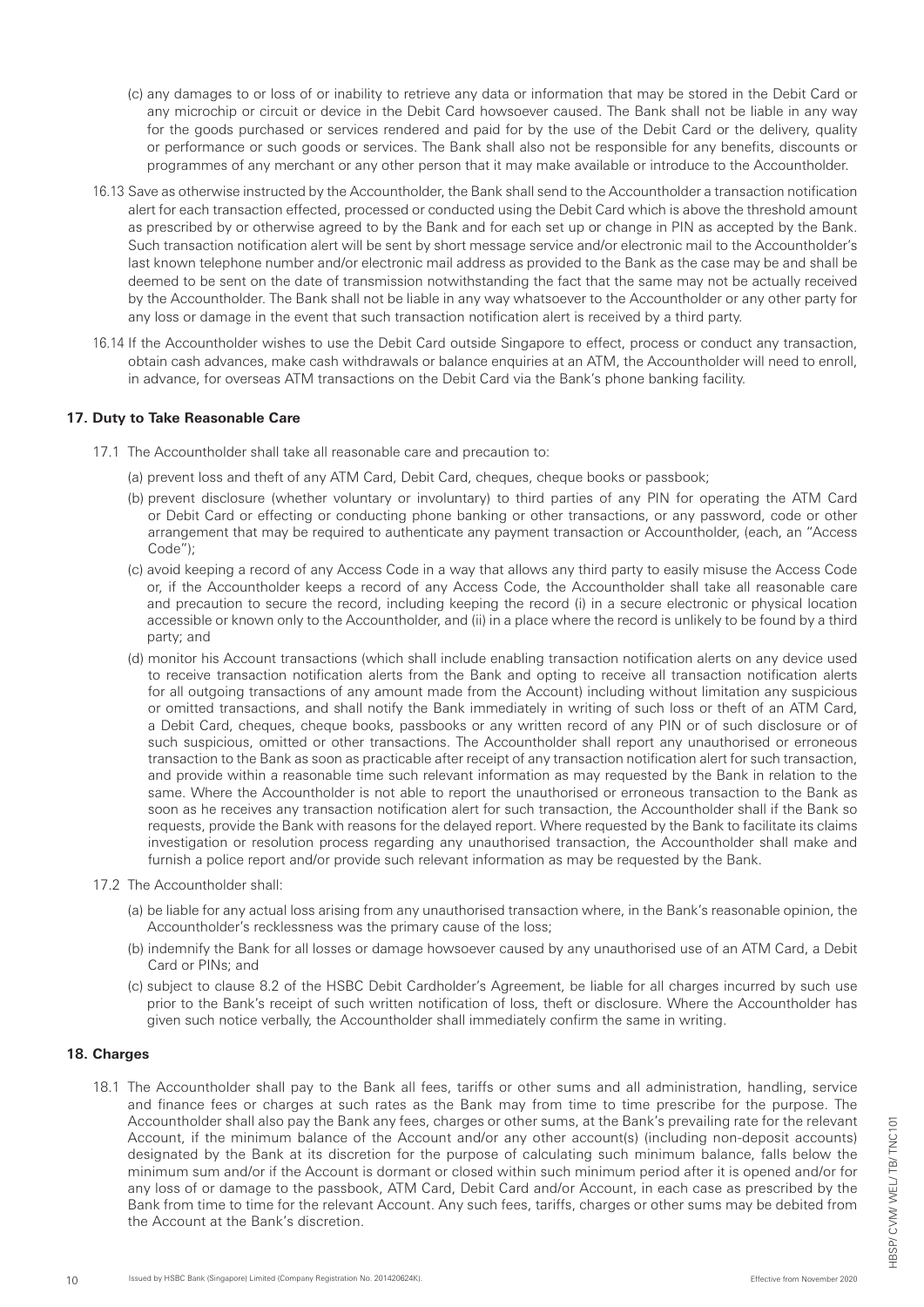- 18.2 The Bank may without notice debit the Account with service charges and any other amount representing any interest, fee, commission, service charge, tax, levy or reimbursement payable by the Accountholder to the Bank. Where there is insufficient credit in the Account, the debiting of the Account may result in the Account being overdrawn or the Account may exceed the Bank's agreed overdraft limit. The Accountholder acknowledges that this does not constitute an express agreement by the Bank to grant the Accountholder an overdraft (if no overdraft was expressly granted or available) or to increase the limit.
- 18.3 All interest and other rates, commissions, administration, handling, service and finance fees, tariffs and other charges and exchange rates are subject to change by the Bank and the Bank may:
	- (a) prescribe higher rates of interest, commissions and other fees or charges in respect of sums which remain unpaid on their due date; and
	- (b) prescribe that any interest rates, commissions, administration, handling, service or finance fees, tariffs and other charges to be levied shall be subject to a minimum or maximum level.

All such rates referred to in sub-paragraph (a) above shall apply after as well as before judgment.

18.4 The Accountholder may obtain from any of the branches of the Bank in Singapore, information on the then prevailing interest and other rates, charges, commissions, fees, tariffs, minimum balance and minimum period requirements as may from time to time be prescribed by the Bank.

#### **19. Records**

- 19.1 The Bank is under no obligation to retain cheques, bills and other instruments and documentation in relation to the Account(s) and the Bank may in its discretion destroy these documents with or without having the documents microfilmed or imaged. For the purposes of this Clause 19.1 of Part A, the expression "cheques" excludes "cleared CTS cheque(s)" which expression shall be construed to mean for the purpose of Clauses 19.1 and 19.2 of Part A, cheque(s) and/or other instrument(s) drawn or purportedly drawn by the Accountholder on the Bank, presented by another bank through the cheque truncation system ("CTS") operated pursuant to bye-laws made by the Singapore Clearing House Association ("SCHA") to the Bank for payment (whether or not through the CTS or otherwise) and paid by the Bank after presentation. The Accountholder agrees that the Bank may store any and all documents in relation to the Account(s) in any form, whether electronic or otherwise (including without limitation in the form of microfilm or computer imaging). The Accountholder further agrees that all such documents may be relied upon by the Bank as binding against the Accountholder and may be tendered by the Bank as evidence in any legal proceedings and the Accountholder hereby waives any objections to their admissibility.
- 19.2 In respect of all cleared CTS cheque(s) processed through the CTS including but not limited to cheques (whether or not the same are, under Section 82 of the BEA or otherwise, transferable), other instruments and IRDs subject to the cheque truncation provisions of the BEA and/or any regulations made thereunder and all non-clearing items captured or generated pursuant to CTS, where the Bank has paid on any of the same (and/or on the image and relevant electronic payment information in respect thereto):
	- (a) the Bank is not obliged to return to the Accountholder or the holder thereof the original of any such cheque or other instrument and it shall be sufficient (when so requested by the Accountholder and subject to such conditions as the Bank may impose and/or the relevant bye-laws and/or regulations of the SCHA) that the Bank issues to the Accountholder the electronic image of such cheque or other instrument or a printed or electronic copy thereof;
	- (b) the Accountholder consents to the retention and storage of the aforesaid original by the relevant presenting banker as referred to in Section 90 of the BEA and/or the designated agent of such presenting banker and to the destruction of the aforesaid original upon the expiry of the period of time specified under the relevant bye-laws and/or regulations of the SCHA; and
	- (c) the Accountholder consents to the retention and storage of the electronic data and/or image in respect of the aforesaid original arising from the CTS process in accordance with (and, unless the Bank otherwise determines acting in its discretion and subject to such conditions as it may impose, only for so long as the retention period specified in or pursuant to) the relevant bye-laws and/or regulations of the SCHA and to the destruction of the aforesaid electronic data and/or image upon the expiry of the retention period so specified without the Bank retaining a copy in any form or medium, Provided always that the Bank may (acting in its discretion and subject to such conditions as the Bank may impose and/or the relevant bye-laws and/or regulations of the SCHA) nevertheless return the aforesaid original in lieu of the relevant electronic image or a printed or electronic copy thereof and retain the aforesaid original and/or the relevant electronic image thereof for such period or periods as the Bank thinks fit.

#### **20. Notice**

20.1 The Accountholder represents and warrants that all information and particulars given to the Bank are to the best of the Accountholder's knowledge, accurate. Where the Accountholder has opted to receive transaction notification alerts from the Bank by short message service and/or electronic mail, the Accountholder should provide a complete and accurate mobile phone number and/or electronic mail address to the Bank as the case may be. The Accountholder shall promptly notify the Bank in writing, of any change in the Accountholder's particulars or any matter in connection with the Account, including, but not limited to any change of the office, business address, the Accountholder's employment, any variation in the Accountholder's signature or that of the authorised signatories, the authorised manner of signing or the signature requirements. The Bank shall be entitled to a reasonable period of time (of not less than seven (7) Business Days from receipt) to process such notification of change.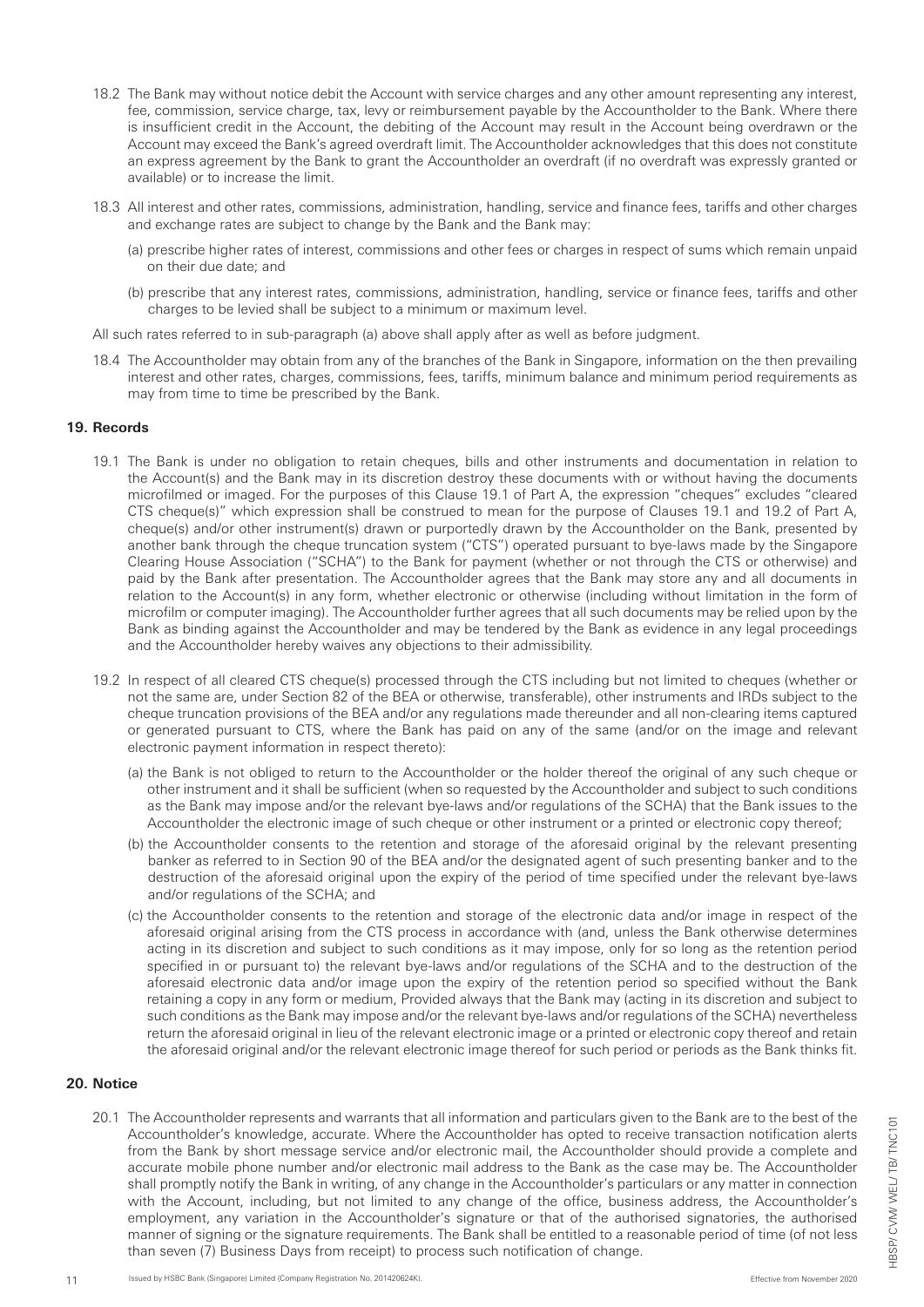- 20.2 Pending completion of the Bank's processing of any change notified by the Accountholder, the Accountholder authorises the Bank to continue to process any Instructions in accordance with the information or mandate given to the Bank prior to the notice of change and where the change relates to address, the Accountholder authorises the Bank to continue to send statements, notices and other communication to the Accountholder to the Accountholder's mailing address prior to the notice of change.
- 20.3 All notices, requests, Instructions, demands and other communications may be served by personal delivery, ordinary post, or by way of any relevant Electronic Equipment to the Accountholder's last known address or at any of the recorded mailing addresses or at the last known place of business or abode provided by the Accountholder to the Bank in writing for the purposes of this Agreement (whether within or outside Singapore and whether such address is a Post Office Box or is a place of residence or business) and/or facsimile, electronic mail address or contact number as may be provided to the Bank or its solicitors and shall be deemed to be effectively served on the Accountholder if delivered by hand on the day of delivery, if served by ordinary post on the day immediately after the date of posting if sent by post in Singapore, and considered delivered five(5) days after the date of posting if sent outside of Singapore, or if sent by way of Electronic Equipment, on the date of transmission notwithstanding the fact that the same may not be actually received by the Accountholder. In this connection, the Bank shall not be liable in any way whatsoever to the Accountholder for any loss or damage in the event that the aforesaid communication is received by a third party.

#### **21. Indemnities and Default Interest**

- 21.1 The Accountholder shall keep the Bank indemnified at all times against, and hold the Bank harmless from and against all actions, proceedings, claims, liabilities, losses, damages, demands and expenses of whatsoever nature (whether actual or contingent), including legal costs on all full indemnity basis, which may be brought against or suffered, paid, incurred by the Bank directly or indirectly under, out of or in connection with the Bank providing the Services, performing its obligations hereunder or accepting Instructions received from or purportedly given by the Accountholder, including but not limited to, by way of Electronic Equipment, and acting or failing to act thereon or in connection with any breach of any warranty given by or obligation of the Accountholder under this Agreement. Such indemnity shall continue notwithstanding the termination of any (and every) Account. All such indemnified amounts may be debited from the Account.
- 21.2 The Accountholder will indemnify the Bank as collecting banker for any loss or damage the Bank may incur by guaranteeing any endorsement or discharges on a cheque, bill or other instrument presented for collection and such guarantee as given by the Bank shall be deemed to have been given in every case at the Accountholder's express request.
- 21.3 In consideration of the Bank collecting or agreeing to collect on the Accountholder's behalf from time to time United States Treasury cheque or cheques and/or other USD cheque or cheques drawn on banks or other financial institutions in the United States of America (the "Said Cheque") and/or crediting or agreeing to credit the proceeds thereof to the Account or any other account and/or purchasing discounting, negotiating or agreeing to purchase discount or negotiate the Said Cheque from or for the Accountholder, the Accountholder shall indemnify the Bank against all moneys, liabilities, losses, costs, damages, demands, proceedings, claims and expenses of whatsoever nature (whether actual or contingent), including legal costs on a full indemnity basis paid, incurred or suffered by the Bank under or arising from or in connection with the Said Cheque or the enforcement of the rights herein, whether or not the same results from the commission of any breach of contract or duty on the Accountholder's part or the part of any party to the Said Cheque and whether or not the Bank shall have any legal right to claim or have availed itself of any legal remedies against the Accountholder or any party to the Said Cheque and notwithstanding that the Bank may have received the proceeds of the Said Cheque whether on collection or otherwise or paid the proceeds thereof to the Accountholder or that the Accountholder have altered his position after receipt of the proceeds thereof.
- 21.4 If any sum due and payable by the Accountholder is not paid on the due date, including without limitation any moneys payable under this Clause 21, the Accountholder shall be liable to pay interest on such unpaid sum at such rate or rates as the Bank may from time to time stipulate from the date payment is due up to the date of actual payment, as well after as before judgement.
- 21.5 The Accountholder agrees that the Bank shall be entitled to convert one currency into another at the Bank's own rate of exchange then prevailing for any circumstances whatsoever, including without limitation the following:
	- (a) conversion of any amount in any Account standing to the Accountholder's credit or any amount due from the Bank to the Accountholder to any other currency for purposes of carrying out any Instructions, crediting of any Account or enforcing the Bank's rights under this Agreement; or
	- (b) conversion of any sum received by the Bank (whether for credit into any account or in payment of any sum due to the Bank) in any currency into the currency of the Account or the currency in which payment is to be made, as the case may be.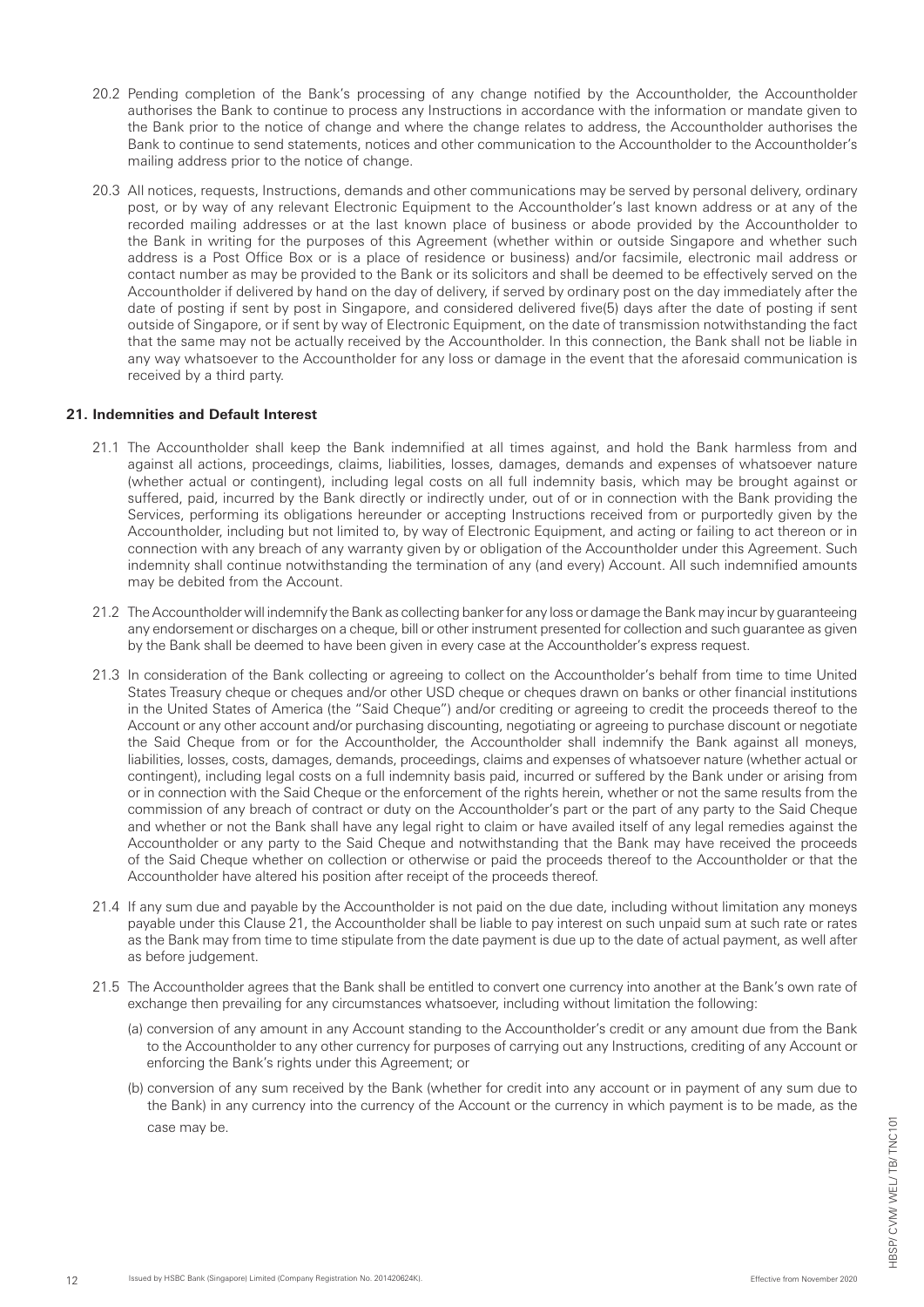#### **22. Exclusion from Liability**

- 22.1 The Bank is not liable for any indirect, consequential, collateral, special or incidental loss or damage suffered or incurred by the Accountholder whether during or after the term of this Agreement. For the purposes of this Agreement, indirect or consequential loss or damage includes, without limitation, loss of revenues, profits, anticipated savings or business, loss of data or goodwill, claims of third parties whether due to forgery or otherwise and all other associated and incidental costs and expenses. However, this does not limit any other clauses on exclusion of liability.
- 22.2 The Bank is not liable for any diminution in the value of any amount deposited in the Account due to taxes or depreciation or for the unavailability of any amounts in the currency of such deposit on maturity due to restrictions on convertibility, requisitions, involuntary transfers, distraints of any character, exercise of governmental or military powers, wars, strikes or other causes beyond the Bank's control.
- 22.3 If the country of issuance of any currency restricts availability, credit or transfers of any amounts in such currency, the Bank will have no obligation to pay to the Accountholder any funds in such currency from the Account, whether by way of draft or cash, in the relevant currency or any other currency.
- 22.4 The Bank shall not be liable for any failure to provide any service or to perform any obligations or for any loss, damage, liability, costs, claims, demands or expenses of any kind howsoever caused or in any way whatsoever and whether such loss, damage, liability, costs, claims, demands or expenses are attributable (directly or indirectly) to any dispute or any other matter or circumstances whatsoever including, but not limited to, any calamity or condition, act of God, electrical or communication disruption, industrial action, exercise of governmental or military powers, wars, strikes, any error caused by machine or hardware malfunctions or manufacturer's operating software defects, any failure, disruption or breakdown of any equipment, computer, machine, data processing system or transmission link or the cards or ATM, the withdrawal of ATM services in other countries (which services will be governed by local regulations), the temporary insufficiency of funds in such machines, action of a government or governmental agency, change of law or regulation (or change in the interpretation of law or regulation), or anything outside the control of the Bank, its servants or agents. If any of the aforesaid circumstances occurs and the Bank has debited the Account or taken action prior to such occurrence, the Bank is not obliged to reverse the debit or action or pay or compensate the Accountholder in respect of the amount so debited or action so taken.
- 22.5 Notwithstanding anything contained in this Agreement, nothing herein shall absolve the Bank from liability where the loss arising from fraud or forgery was caused solely and exclusively by the negligence or fraudulent or dishonest act of the Bank or its officers or its employees.

# **23. Right of Set-Off, Debit and Enforcement**

- 23.1 In addition to any agreed lien, the Bank is entitled without any notice to the Accountholder to settle the Accountholder's indebtedness to the Bank whether such liabilities be actual or contingent, primary or collateral and several or joint (including without limitation, the Accountholder's liability arising from any indemnity given herein) on any account by combining or consolidating the outstanding balance on the Account with any other account which the Accountholder maintains with the Bank in Singapore or elsewhere and set-off or transfer any monies standing to the credit of such other accounts in or towards satisfaction of any of the Accountholder's liabilities to the Bank in Singapore or elsewhere. This is notwithstanding that the balance in such other account is in a currency different from the sum demanded or held at a branch in a different jurisdiction or is held by the Accountholder jointly with another person(s) or held on time deposit. For such purpose, the Bank shall be entitled to convert the balance in such other account into the required currency in accordance with its normal practice at the then prevailing exchange rates and/or terminate such time deposit. The Bank's rights hereunder shall not be affected by the Accountholder's death, insanity, bankruptcy, or any form of legal incapacity.
- 23.2 The Accountholder hereby authorises the Bank to debit the Account in respect of any payment(s) which, in the opinion of the Bank, has been paid into the Account by mistake on the part of the Bank or other parties.
- 23.3 Where the Bank is unable to carry out the Financial Crime Management Activity prior to funds being received into the Accountholder's Account and the Bank thereafter has reasonable grounds to believe that funds have been credited into the Account in breach of any laws, regulations, sanctions regimes, international and national guidance, relevant HSBC Group procedures and/or the direction of any public, regulatory or industry body relevant to any member of the HSBC Group, the Accountholder agrees to repay an amount equivalent to the aggregate of the funds received into the Account and any interest paid in respect of such funds (together, the "Relevant Sum"). To this end, the Bank may (without limiting any other rights that the Bank may have under this Agreement) reverse or debit the Relevant Sum from the Account, even if this results in the Account being overdrawn.
- 23.4 The Bank is also entitled without notice to the Accountholder to sell any of the Accountholder's securities or properties held by the Bank on deposit or otherwise, by way of public or private sale without any judicial proceedings whatsoever and to apply the proceeds derived therefrom towards payment and discharge of the total amount remaining unpaid by the Accountholder, and all costs, charges and expenses incidental to such sale. The Accountholder will be responsible to the Bank for any deficiency whatsoever and howsoever arising and will immediately on demand pay the Bank the amount of any such deficiency.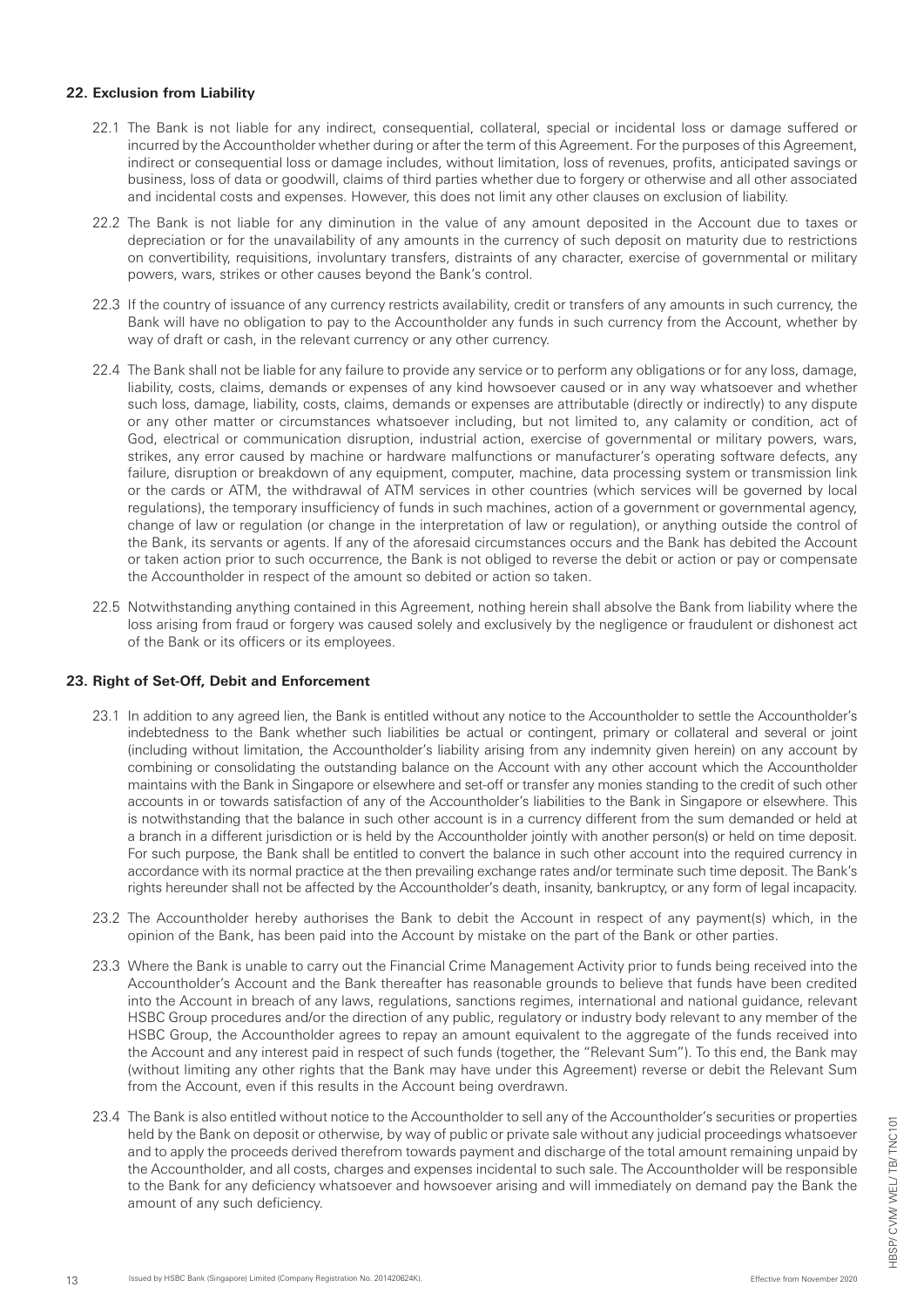- 23.5 Amounts outstanding in respect of any facilities granted by the Bank shall, in any event, be repaid by the Accountholder on demand. Payments made by the Accountholder to the Bank of amounts outstanding in respect of any facility may, notwithstanding any appropriation by the Accountholder, be applied first towards payment of any outstanding interest charges, commissions, fees, tariffs and other charges and thereafter against any outstanding principal amount owing under such facility (or in such other order as the Bank may at its discretion decide).
- 23.6 In addition to any other rights which the Bank may have on any account whatever, the Accountholder agrees that the Bank shall have the right and without notice to the Accountholder, to refuse to repay when demanded or when the same falls due any of the Bank's indebtedness to the Accountholder if and to the extent that the Accountholder's aggregate liabilities at the relevant time are equal to or exceed the Bank's indebtedness to the Accountholder at the time and such of the Bank's indebtedness shall remain outstanding on substantially the terms and conditions in effect immediately prior to such exercise of the Bank's rights or on such terms as the Bank may, at its discretion, consider appropriate in the circumstances.

# **24. Deductions, Withholdings and Tax**

- 24.1 All sums payable by the Accountholder to the Bank shall be paid (a) free of any restriction or condition, (b) free and clear of and without any deduction or withholding (except to the extent required by law) on account of any tax, levy or any other charge whatsoever (including but not limited to any goods and services tax) present or future and (c) without deduction or withholding (except to the extent required by law) on account of any other amount, whether by way of set- off or counterclaim or otherwise.
- 24.2 If the Accountholder or any other person is required by the law of any country to make any deduction or withholding on account of any such tax, levy or charge or other amount from any sum paid or payable by the Accountholder to the Bank under this Agreement, (a) the Accountholder shall notify the Bank of any such requirement or any change in any such requirement as soon as the Accountholder becomes aware of it; (b) the Accountholder shall pay any such tax, levy or charge or other amount before the date on which penalties attach thereto; and (c) promptly after paying such deduction or withholding, and not later than seven (7) Business Days after the due date of payment of any tax, levy, or charge or other amount which it is required to pay under this Clause 24.2, the Accountholder shall deliver to the Bank evidence satisfactory to the Bank of such deduction, withholding or payment and of the remittance thereof to the relevant tax or other authority.
- 24.3 If the Bank is required to make any payment on account of tax or otherwise on or in relation to any amount paid, transferred or received, or payable, transferable or receivable, pursuant to the Account or any liability in respect of any such payment is asserted, imposed, levied or assessed against the Bank, the Accountholder shall, to the extent that such payment or liability or a part thereof is (in the Bank's reasonable opinion) referable to such an Accountholder, promptly indemnify the Bank on its demand against such payment or liability, together with any interest, penalty, cost or expense payable or incurred in connection therewith. The Bank may apply all or part of any balance standing to the credit of the Account in or towards the discharge of any amount so payable to the Bank.
- 24.4 The Accountholder shall furnish the Bank, as soon as reasonably practicable, with such documents and other information as the Bank may reasonably require concerning the tax consequences of the Account (including, without limitation, whether there may or will be any withholding of tax) or for the purpose of complying with tax laws.
- 24.5 The Accountholder acknowledges that payments made by the Bank under this Agreement may be made net of taxes and subject to deduction or withholding.
- 24.6 If any payment to be made by the Accountholder to the Bank under this Agreement is subject to the deduction or withholding tax, the sum payable by the Accountholder in respect of which such deduction or withholding is required to be made shall be increased to the extent necessary to ensure that, after the making of the required deduction or withholding, the Bank receives on the due date and retains (free from any liability in respect of such deduction, withholding or payment) a net sum equal to the sum which it would have received and so retained had no such deduction, withholding or payment been made or required to be made.

#### **25. Amendment and Waiver of Conditions**

- 25.1 The Bank reserves the right at any time to supplement, delete, amend and replace any of the terms and conditions contained herein (such terms and conditions as so supplemented, deleted, amended or replaced being the "Revised Terms and Conditions").
- 25.2 The Bank may inform the Accountholder of any such Revised Terms and Conditions by:
	- (a) giving the Accountholder notice of the same;
	- (b) exhibiting the same at any of the Bank's branches in Singapore;
	- (c) publishing the same in the press in Singapore; and/or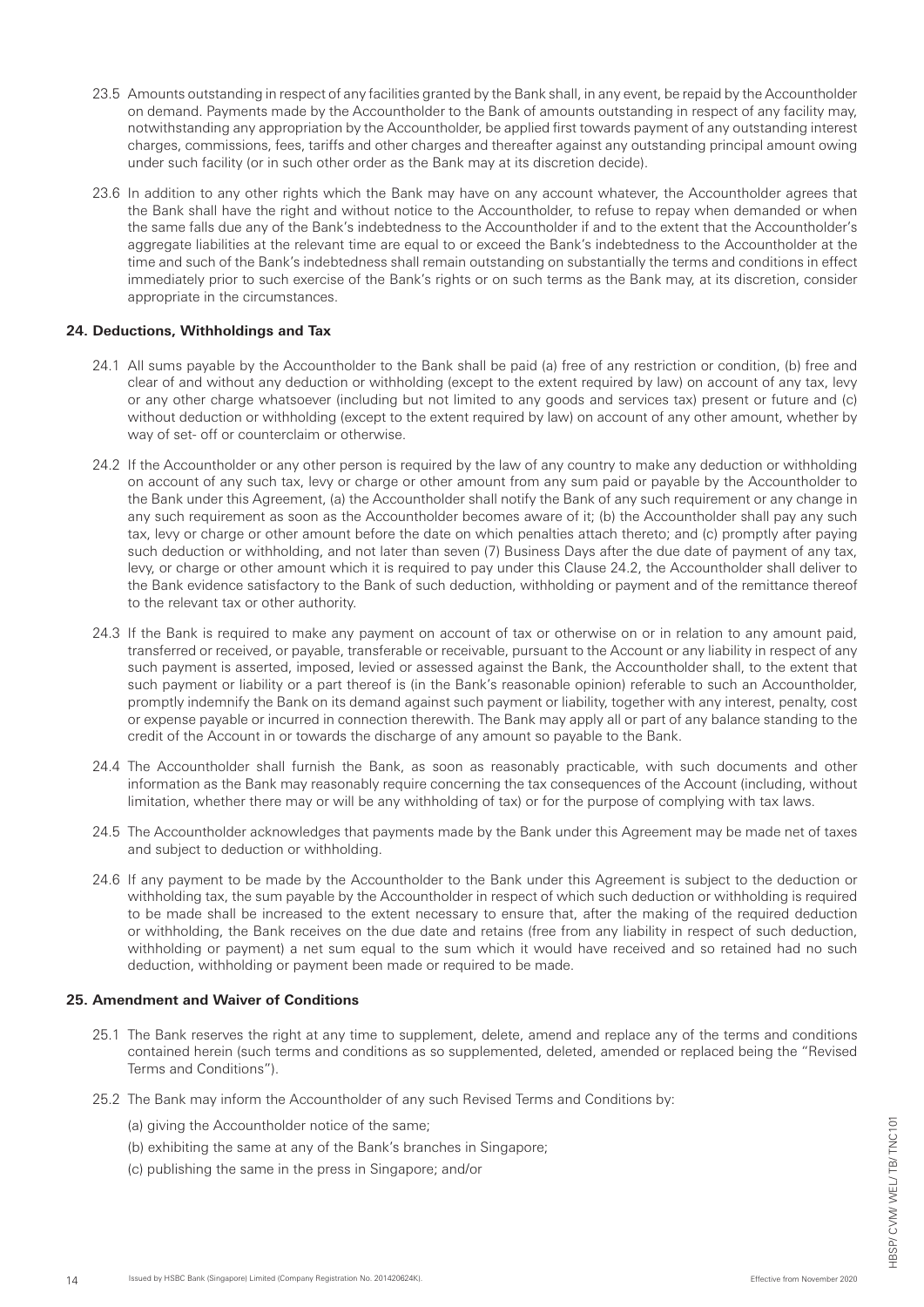- (d) in such other manner the Bank deems fit, whereupon the Revised Terms and Conditions and the provisions contained herein shall comprise this Agreement and the Accountholder shall be bound from the date on which they are expressed to take effect, whether or not the relevant notice has been seen or received (as the case may be) by the Accountholder. If the Accountholder does not accept such Revised Terms and Conditions, the Accountholder may, within seven (7) days after the Bank has given such notice, terminate or close the Account. If the Accountholder continues to operate the Account at any time after the Bank has given notice of such Revised Terms and Conditions, the Accountholder shall be deemed to have accepted and agreed to such changes without reservation.
- 25.3 The Bank may waive compliance with any of the Revised Terms and Conditions and the provisions contained herein, such waiver to be given in writing but any such waiver shall be without prejudice to the Bank's rights including without limitation, the right to enforce compliance of any such term or condition at any future date.
- 25.4 Any reference in this Agreement to the provisions herein shall, where the context permits, include any amendment thereof and any Revised Terms and Conditions.

#### **26. Clearing and/or Settlement**

- 26.1 In respect of all payment instructions, items and instruments that the Bank processes through any (i) clearing or settlement system; or (ii) payment network (collectively, "Payment Systems" and each, a "Payment System"):
	- (a) the Bank's rights, practices and liabilities are subject to the relevant laws, regulations, bye-laws regulating the relevant Payment System and/or agreements with the authorised operator of the relevant Payment System;
	- (b) the Bank shall not be liable to the Accountholder for any loss or damage arising from the acts or omissions of any person in relation to any Payment System unless the same arises as a direct result of our gross negligence or wilful misconduct; and
	- (c) the Accountholder consents to the Bank disclosing the Accountholder's information to the operators of the Payment System, the Bank's agents and such other persons having access to the Bank's records as may be required under any of the aforesaid laws, regulations, bye-laws and/or agreements.
- 26.2 Where any cheque or instrument which the Bank presents on the Accountholder's behalf is dishonoured for any reason, the Bank is deemed to have returned the cheque or instrument when the Bank issues the IRD of the cheque or instrument or a printed or electronic copy of it.
- 26.3 Without prejudice to the Bank's rights under Section 89 of the BEA to make presentation by electronic means, the Bank shall have at all times discretion (without thereby incurring any liability to the Accountholder) to determine whether to process through the CTS and/or any other clearing and/or settlement system as the Bank thinks fit any payment instruction, items or instruments, notwithstanding that the current account will become overdrawn or exceed the agreed overdraft limit. In that event, the Accountholder shall be responsible for the resulting overdraft, advance or credit thereby created and all related interest and other charges.
- 26.4 The Accountholder must use the form of cheques, bills of exchange and/or other instruments printed by the Bank as the Bank may specify from time to time. Where the Bank does not provide any such printed form, the Accountholder must ensure that the form of the bills of exchange and/or other instruments conforms with such specifications as the Bank may stipulate from time to time. The Bank shall not be obliged to process any of the same which does not meet with the Bank's specifications and/or printed form (if any) provided always that if the Bank (at its discretion) does so, the Bank does so without any liability or responsibility on the Bank's part for any failure, delay or other eventuality arising from such non-conformity and the Accountholder shall bear full liability and responsibility for any such processing.
- 26.5 The Bank may dispatch any items and instruments processed through the CTS in any manner as the Bank may consider appropriate and at the Accountholder's risk and expense. The Bank shall not be liable to the Accountholder (or any party claiming through the Accountholder) for any loss of the same occurring after posting to the Accountholder by pre-paid post or dispatched by any courier selected by the Bank.
- 26.6 In respect of any items and instruments processed through the CTS, the Bank shall not be obliged to replace or reissue to the Accountholder any of the same regardless of whether the same has been defaced, torn, mutilated or otherwise damaged and/or misplaced, destroyed or otherwise lost by the Accountholder.
- 26.7 The Bank shall be entitled to disregard the presence or absence of any company or personal stamp(s), seal(s) and/or similar marking(s) on:
	- (a) any cheque (including but not limited to a cheque which under Section 82 of the BEA or otherwise is not transferable or other instrument (including but not limited to an instrument to which Section 86 of the BEA applies) drawn or purportedly drawn by the Accountholder; and/or
	- (b) the image and/or relevant electronic payment information in respect of any such cheque or other instrument as aforesaid, notwithstanding any instructions or mandate from the Accountholder to the contrary.
- 26.8 Any reference in this Agreement to cheques and/or other instruments shall, where the context requires, include a reference to an IRD.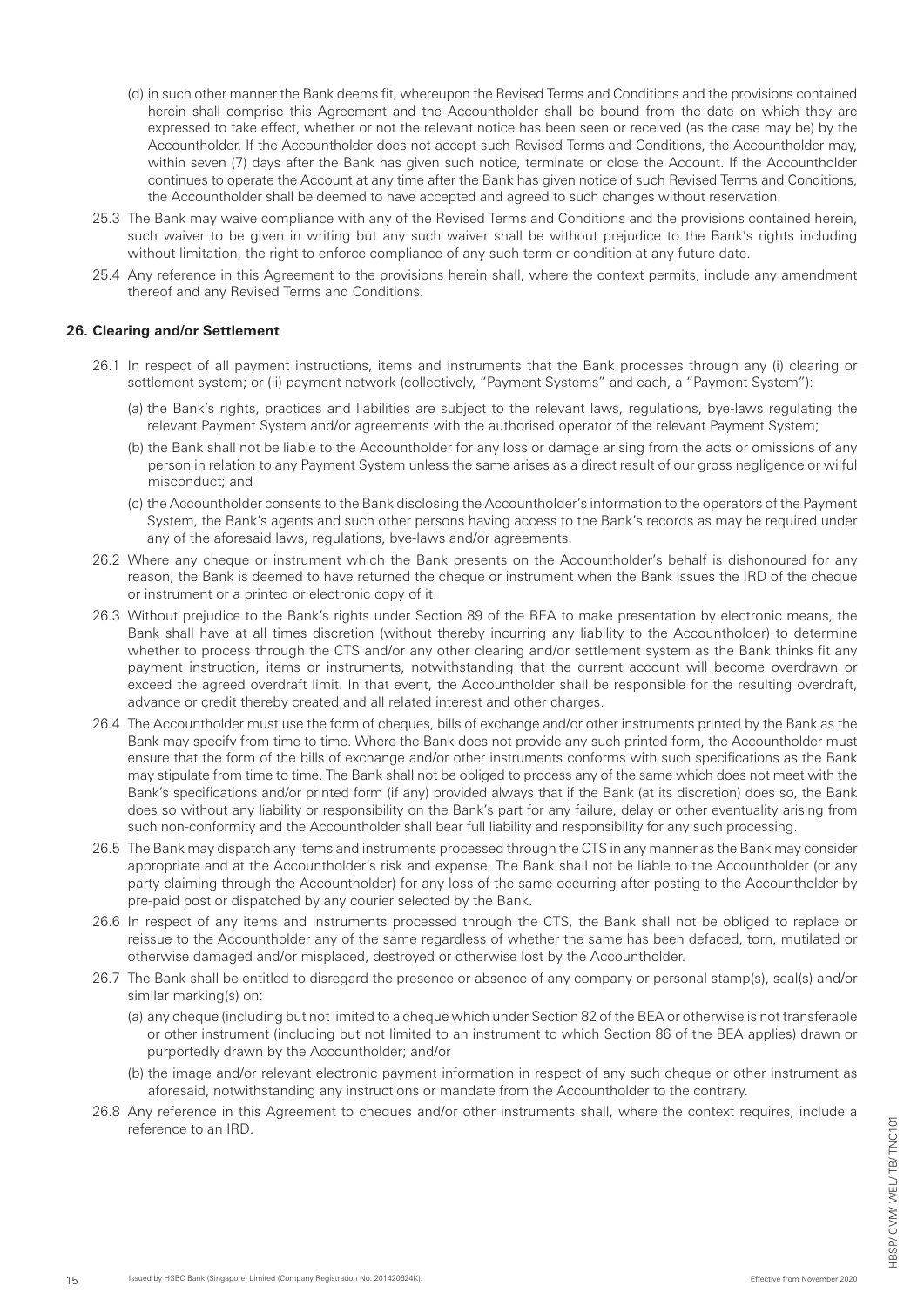#### **27. Lack of Capacity**

- 27.1 In the event that the Bank receives written notice of the lack of capacity of the Accountholder under the Mental Capacity Act (Cap. 177A) of Singapore (or such other equivalent, amendment or replacement legislation), the Bank shall be entitled (but not obliged) to:
	- (a) accept and execute instructions of any nature believed by the Bank to be genuine and purporting to be signed, given or issued by an authorised agent of the Accountholder (including without limitation, a donee of a lasting power of attorney granted by the Accountholder); and
	- (b) without assigning any reason whatsoever, with or without written notice to the Accountholder, suspend, freeze, terminate or close the Account or the use or availability of any or all of the products, services or other privileges provided under the Account or the Account package, as the case may be.
- 27.2 The Accountholder agrees to ratify everything that his authorised agent (including without limitation, a donee of a lasting power of attorney granted by the Accountholder) does on the Accountholder's behalf arising from or in connection with the Account and/or the Bank providing the services, performing its obligations hereunder or accepting instructions received from or purportedly given by the authorised agent.
- 27.3 Without prejudice to Clause 21 of Part A, the Accountholder shall keep the Bank indemnified at all times against, and hold the Bank harmless from, all actions, proceedings, claims, liabilities, losses, damages, demands and expenses of whatsoever nature (whether actual or contingent), including legal costs on a full indemnity basis, which may be brought against or suffered, paid, incurred by the Bank directly or indirectly under, out of or in connection with the Account and/or the Bank providing the services, performing its obligations hereunder or accepting instructions received from or purportedly given by the authorised agent, and acting or failing to act thereon or in connection with any breach of any warranty given by or obligation of the Accountholder under this Agreement. Such indemnity shall continue notwithstanding the termination of any and every Account. All such indemnified amounts may be debited from the Account.

# **28. Use of Accounts**

The Account and related services are strictly only for personal use by the Accountholder and shall not be used for any business or commercial purposes whatsoever.

#### **29. Assignment**

The Bank may at any time transfer all or any of its rights in relation to the Accounts. The Bank may also transfer any of its obligations in relation to the accounts but only to a person or entity the Bank considers reasonably capable of performing them. References to the Bank in this Agreement would then be read as references to the person or entity to whom any relevant right or obligation was transferred. The Accountholder may not transfer any of his rights or obligations under this Agreement or in relation to the accounts.

#### **30. Bank's Agents**

The Bank may use the services of any bank or agent in any location in Singapore or elsewhere the Bank deems advisable in connection with any collection for or other of the Accountholder's banking business. Such bank or agent is deemed to be the Accountholder's agent, and all charges that the Bank may incur in this connection will be for the Accountholder.

# **31. Severability**

If any one or more of the provisions of this Agreement or any part thereof become invalid, illegal or unenforceable in any respect under the law of any jurisdiction, that shall not in any way affect or impair the validity, legality and enforceability of such provision in any other jurisdiction or the remaining provisions of this Agreement or any part thereof.

# **32. Conflict/Survival Upon Termination**

- 32.1 In the event of any conflict or inconsistency, the terms of Part B will (unless otherwise specified) prevail over the terms of Part A and the terms set out in any application form, letter, cheque book, agreement or other document pertaining to any specific Account or related transaction or services will (unless otherwise specified) prevail over, and be in addition to, the terms of this Agreement.
- 32.2 In the event any services or facilities provided in relation to the Account is governed by any separate terms and conditions, those terms and conditions shall (unless otherwise stated) prevail over this Agreement in the event of any conflict or inconsistency.
- 32.3 In the event of any conflict or inconsistency between the terms in Clauses 1, 2, 7 and 8 of Part A and those similar clauses in any other service, product, business relationship, account, policy or agreement between the Accountholder and the Bank, the terms in this Agreement shall prevail. Any consents, authorisations, Bank requested waivers and permissions that already exist from the Accountholder in relation to Customer Information shall continue to apply in full force and effect, to the extent permissible by applicable local law.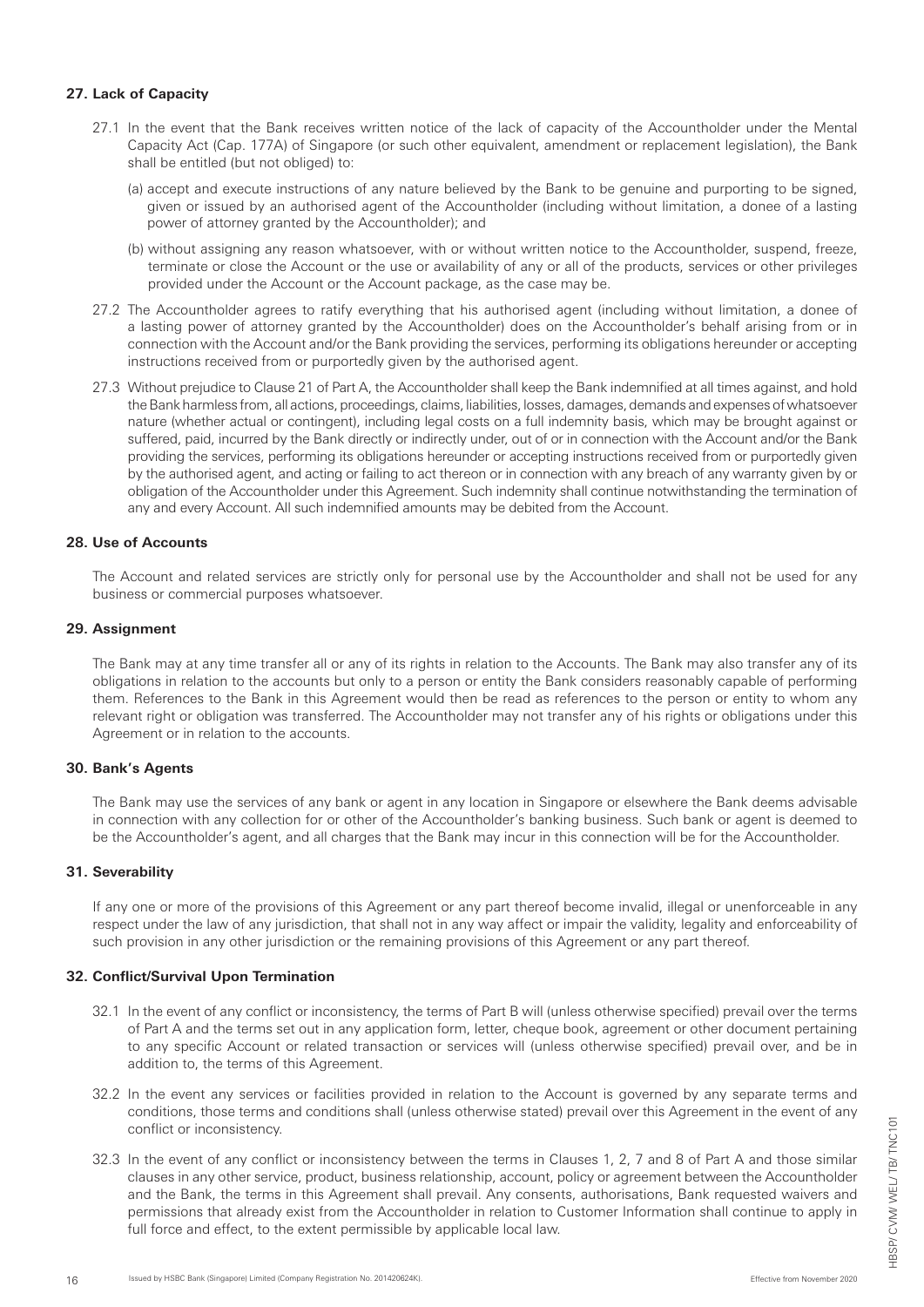32.4 To the extent permissible by applicable laws of the jurisdiction where the Account is opened, this Agreement shall continue to apply notwithstanding their termination, any termination by the Bank or a member of the HSBC Group of the provision of any Services to the Accountholder or the termination or closure of any Account.

#### **33. Contracts (Rights of Third Parties) Act (Cap 53B)**

Except to the extent expressly set out in this Agreement, this Agreement shall not confer any rights to any third party under the Contracts (Rights of Third Parties) Act (Cap 53B) of Singapore to enforce any term of this Agreement.

#### **34. Governing Law and Jurisdiction**

- 34.1 This Agreement, all deposits in whatever currency they may be made, the repayment and/or the withdrawal of such deposits and the operation of the Accounts are governed by and subject to the laws of the Republic of Singapore and the by-laws regulations and practices of any competent authority in effect for the time being.
- 34.2 The Accountholder shall submit to the non-exclusive jurisdiction of the courts of Singapore and agrees that the Bank may serve any legal process or document required by the rules of court or other statutory provisions to be served on the Accountholder by personal service by leaving the same at, or sending the same by ordinary post to, the last known address as may be provided to the Bank in writing and the same shall be deemed to have been duly served on the Accountholder, if sent by post on the date immediately following the date of posting and if served by personal delivery, on the date of delivery. Service of such legal process shall be deemed to be good and effectual service of such legal process on the Accountholder.
- 34.3 The Bank may proceed against the Accountholder in the courts of any other country where jurisdiction may be established.

# **35. Interpretation**

- 35.1 Unless the context otherwise requires, references in this Agreement to statutes and other legislation include reenactments and amendments thereof and include any subsidiary legislation made under any such statute or other legislation.
- 35.2 Unless the context otherwise requires, references in this Agreement to documents (howsoever called) include variations and replacements thereof and supplements thereto.
- 35.3 Unless the context otherwise requires, references in this Agreement to a person include any corporation, firm, partnership, society, association, trade union, institution, other business concern, statutory body, agency and/or other governmental authority (whether local or foreign).
- 35.4 Unless the context otherwise requires, in this Agreement, words importing the singular include the plural and vice versa and words importing a particular gender include the other genders.
- 35.5 In this Agreement, Clause and other headings (if any) are inserted solely for ease of reference and shall not affect the interpretation of any provision herein.

#### **36. Definitions**

Capitalised terms used in this Agreement shall have the following meanings, unless the context otherwise requires:

"**ATM**" means Automated Teller Machine.

"**ATM Card**" means an Automated Teller Machine Card and includes any replacement or renewal thereof.

"**Authorities**" means any judicial, administrative or regulatory body, any government, or public or government agency, instrumentality or authority, any Tax Authority, securities or futures exchange, self-regulatory organisation, trade repositories, court, central bank or law enforcement body, or any agents thereof, having jurisdiction over any part of HSBC Group.

"**BEA**" means Bills of Exchange Act (Cap 23) of Singapore.

"**Business Day**" means any day on which the Bank is open for banking business in Singapore and shall exclude Saturdays, Sundays and gazetted public holidays in Singapore.

"**Compliance Obligations**" means obligations of any member of the HSBC Group to comply with: (a) any applicable local or foreign statute, law, regulation, ordinance, rule, judgment, decree, voluntary code, directive, guidelines, administrative requirements, sanctions regime, court order, agreement between any member of the HSBC Group and an Authority, or agreement or treaty between Authorities and applicable to the Bank or a member of the HSBC Group ("Laws"), or international guidance and internal policies or procedures, (b) any demand from Authorities or reporting, regulatory trade reporting, disclosure or other obligations under Laws, and (c) Laws requiring the Bank to verify the identity of our customers.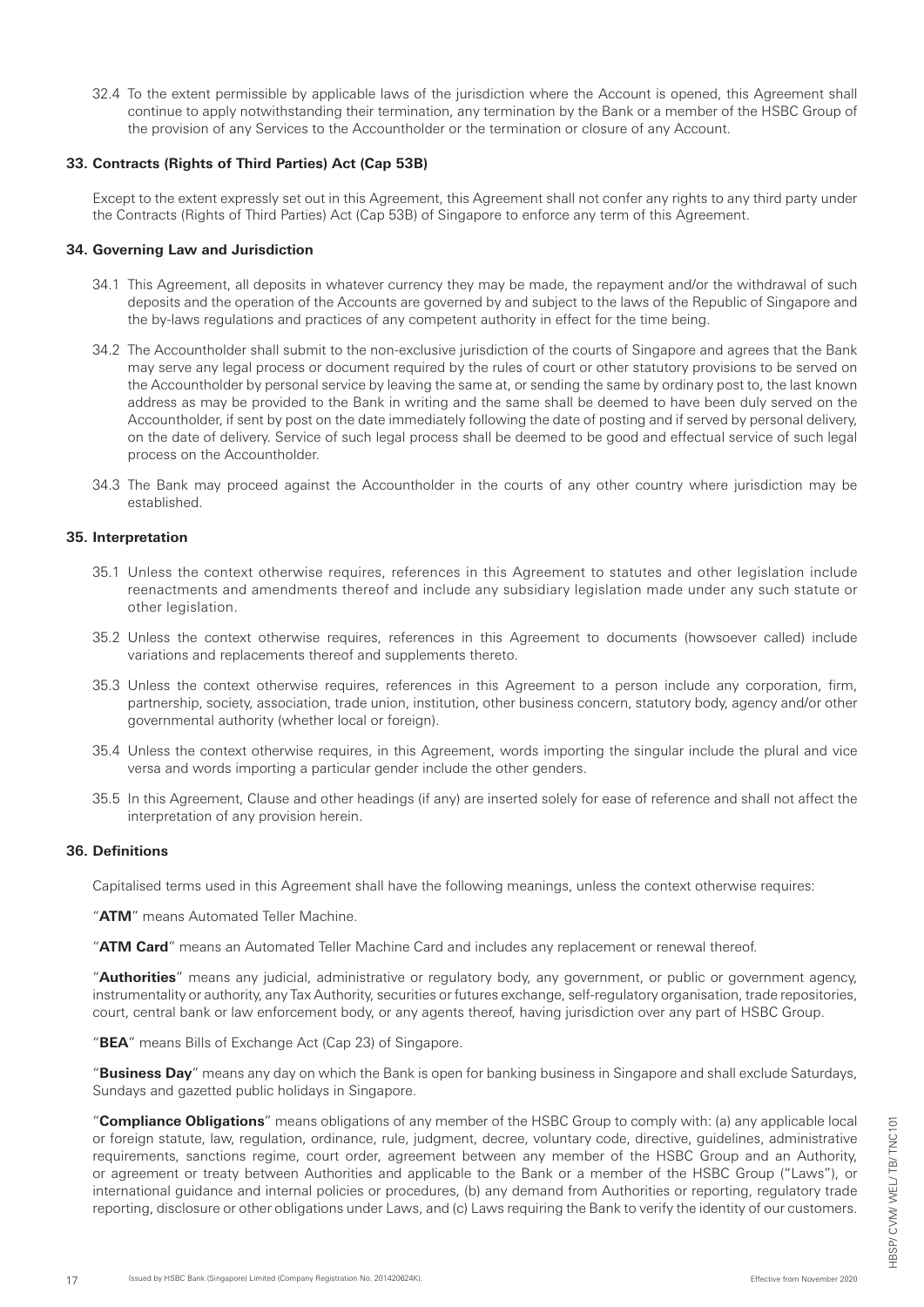"**Connected Person**" means a person or entity whose information (including Personal Data or Tax Information) is provided by, or on behalf of, the Accountholder to any member of the HSBC Group or otherwise received by any member of the HSBC Group in connection with the provision of the Services. In relation to the Accountholder, a Connected Person may include, but is not limited to, any guarantor of the Accountholder, a director or officer of a company, partners or members of a partnership, any "substantial owner", "controlling person", or beneficial owner, director, trustee, settlor or protector of a trust, account holder of a designated account, payee of a designated payment, representative, agent or nominee of the Accountholder, or any other persons or entities having a relationship to the Accountholder that is relevant to its banking relationship with the HSBC Group.

"**controlling persons**" generally means individuals who exercise control over an entity (for a trust, these are the settlor, the trustees, the protector, the beneficiaries or class of beneficiaries, and any other individual who exercises ultimate effective control over the trust, and in the case of a legal entity other than a trust, such term means persons in equivalent or similar positions of control).

"**CTS**" has the meaning given to it in Clause 19 of Part A.

"**Customer Information**" means Personal Data, confidential information, and/or Tax Information of either the Accountholder or a Connected Person (including accompanying statements, waivers and consents).

"**Debit Card**" has the meaning given to it in Clause 16 of Part A.

"**Electronic Equipment**" means any electronic equipment including a terminal, computer, television, fax machine, telephone, mobile telephone or any other equipment which the Bank advises is acceptable from time to time.

"**Financial Crime**" means money laundering, terrorist financing, bribery, corruption, tax evasion, fraud, evasion of economic or trade sanctions, and/or violations, or attempts to circumvent or violate any Laws or regulations relating to these matters.

"**Financial Crime Risk Management Activity**" has the meaning given to it in Clause 7 of Part A.

"**HSBC Group**" means HSBC Holdings plc, and/or any of, its affiliates, subsidiaries, associated entities and any of their branches and offices, and "any member of the HSBC Group" has the same meaning.

"**Instructions**" means any instructions received by the Bank, including the provision of supporting or other documents. "IRD" means any "image return document" as defined in the BEA.

"**Personal Data**" means any data relating to an individual, whether true or not, from which the individual can be identified, whether with other data or other information the Bank is likely to have access to or otherwise, including, without limitation, sensitive personal data.

"**PIN**" means a Personal Identification Number.

"**Purposes**" has the meaning given to it in Clause 1.2 of Part A.

"**SCHA**" has the meaning given to it in Clause 19 of Part A.

"**Services**" means, without limitation, (a) the opening, maintaining and closing of an Account, (b) the provision of credit facilities and other banking products and services to the Accountholder (including, for example, securities dealing, investment advisory, broker, agency, custodian, clearing or technology procuring services), processing applications, ancillary credit assessment and product eligibility assessment, and (c) the maintenance of the Bank's overall relationship with the Accountholder, including insurance, audit and administrative purposes.

"**substantial owners**" means any individuals entitled to more than 10% of the profits of or with an interest of more than 10% in an entity either directly or indirectly.

"**Tax Authorities**" means domestic or foreign tax, revenue, fiscal or monetary authorities or agencies.

"**Tax Information**" means any documentation or information (and accompanying statements, waivers and consents) relating, directly or indirectly, to the tax status of an Accountholder (regardless of whether that Accountholder is an individual or a business, non-profit or other corporate entity) and any owner, "controlling person", "substantial owner" or beneficial owner of an Accountholder, that the Bank considers, acting reasonably, is needed to comply (or demonstrate compliance, or avoid non-compliance) with any HSBC Group member's obligations to any Tax Authority. "Tax Information" includes, but is not limited to, information about: tax residence and/or place of organisation (as applicable), tax domicile, tax identification number, Tax Certification Forms, certain Personal Data (including name(s), residential address(es), age, date of birth, place of birth, nationality, citizenship).

"**Tax Certification Forms**" means any forms or other documentation as may be issued or required by a Tax Authority or by the Bank from time to time to confirm the tax status of an Accountholder or the Connected Person of an entity.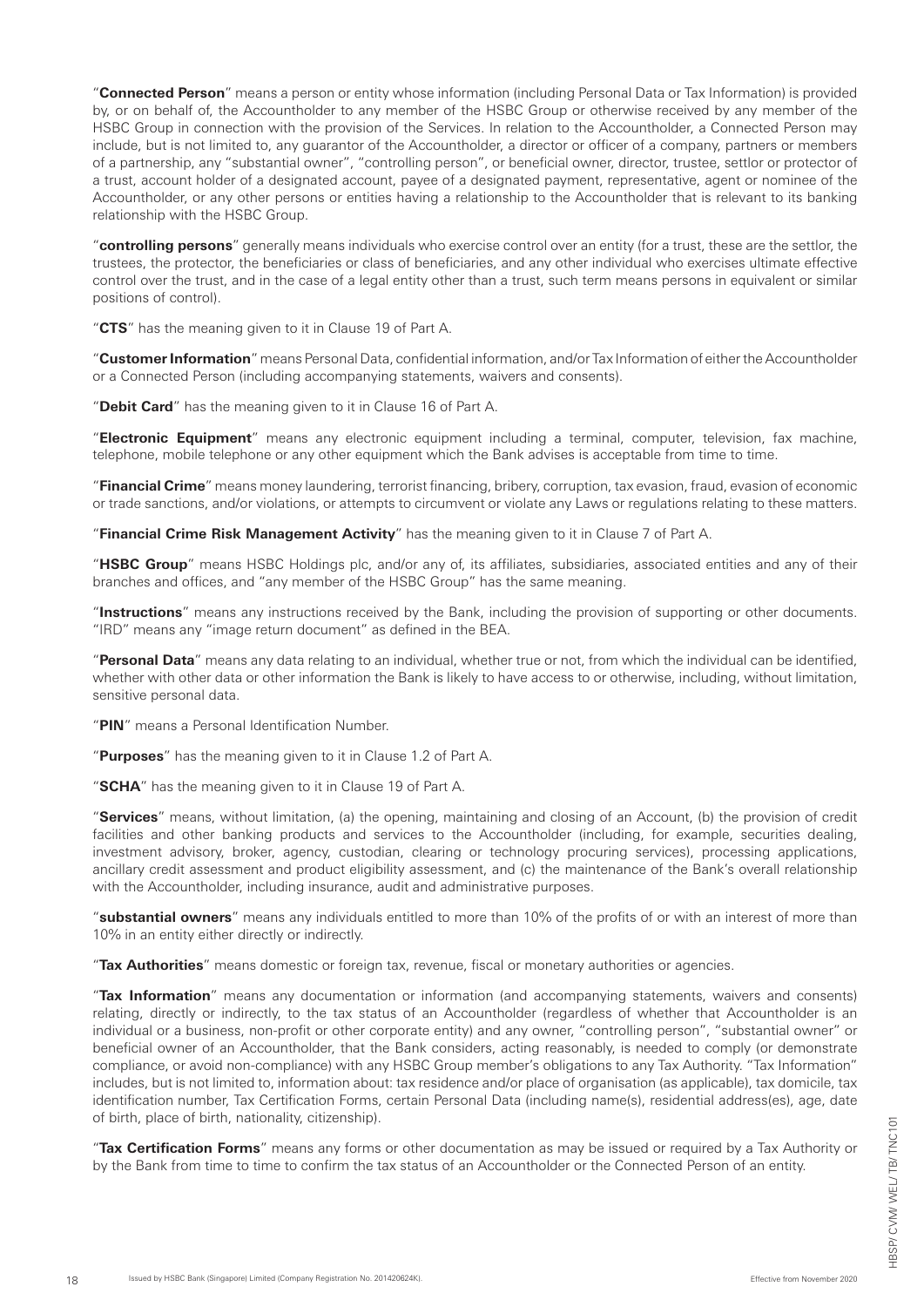# **B. SPECIFIC ACCOUNTS**

#### **1. Current Account (Singapore Dollar/Foreign Currency)**

- 1.1 All cheques must be written in non-erasable ink or ball-point pen in Chinese or English and signed in conformity with the specimen signature registered with the Bank.
- 1.2 The Accountholder undertakes to exercise care when drawing cheques and agrees that cheques will not be drawn by any means and/or in any manner which may enable a cheque to be altered or may facilitate fraud or forgery. The Accountholder shall write the amount, both in words and figures in spaces provided on the cheque, as close to each other and to the left hand margin as possible so as to leave no space for insertions. The word "only" should be added after the amount stated in words. Only Arabic numerals should be used for figures.
- 1.3 When cheques are sent through the post or otherwise, the words "or bearer" should be deleted and the cheque crossed with the words "account payee only".
- 1.4 Any alteration on cheques must be confirmed by the full and complete signature conforming to the specimen signatures of the Accountholder or (as the case may be) the authorised signatory. The Bank shall be entitled, in its discretion, to dishonour cheques where alterations are not so confirmed.
- 1.5 The Bank shall not be liable for paying on altered and/or forged cheques and any such losses arising from or in connection with the paying on altered and/or forged cheques where the alterations and/or forgery could not be easily detected or where the alteration and/or forgery is due to the negligence or wilful default of the Accountholder.
- 1.6 Subject to the Bank's discretion not to issue a cheque book, once the cheques in the Accountholder's cheque book have been used up to a pre-set limit, a new cheque book may be issued and delivered to the Accountholder by post to the Accountholder's most current address in the Bank's records. The Bank assumes no responsibility for any delay in or loss caused by, during or as a result of such delivery.
- 1.7 For Singapore Dollar current accounts, cheques should be drawn in Singapore dollars.
- 1.8 For Foreign Currency current accounts, cheques should be drawn in the relevant foreign currency. The Bank shall only credit the Account with the proceeds of such cheques after deducting fees or charges relating to the clearing of the cheque and where the Account to be credited is denominated in a currency different from the currency of the cheque, after converting the relevant amount into the applicable currency of the Account. A commission is charged for cash deposits or withdrawals in the foreign currency notes. Advance notice will be required for cash withdrawals in foreign currency notes above such amounts as the Bank may from time to time prescribe.
- 1.9 The Bank reserves the right to charge for the issuance of cheques and cheque books at the prevailing rates, or as the Bank may impose from time to time.

# **2. Time Deposit**

#### **2.1 General**

- (a) The Bank will issue an Advice of Time Deposit for each time deposit placed with the Bank. The Advice of Time Deposit is only evidence of the deposit and is not a document of title.
- (b) The Bank will pay the Accountholder interest on the time deposit on the maturity date or as otherwise agreed and at the rate indicated on the Advice of Time Deposit.
- (c) Withdrawals of any time deposit shall be made only upon maturity. Premature withdrawal of deposits, if allowed, shall be at the Bank's discretion and on such terms as the Bank may impose, including but not limited to the levying of premature withdrawal charges. The Bank shall have no obligation but may, at its discretion, pay interest on time deposits prematurely withdrawn for such time periods and at such rates as the Bank may determine, less such charges as it may impose.
- (d) Unless the Accountholder gives written instructions to the contrary, the amount of any time deposit and any interest thereon accruing for the period of the deposit shall be successively renewed for the like period upon the maturity of each such period, at the Bank's rate prevailing at the time of renewal.
- (e) The Bank shall have the right to revise from time to time without prior notice the minimum amount and minimum period for each time deposit.
- (f) The Bank shall not be obliged to act on any instructions relating to the withdrawal of any time deposit unless the Accountholder produces his identity card or passport or other satisfactory form of identification acceptable to the Bank.
- (g) Any funds received by the Bank for which the placement period is not specified but meeting the Bank's minimum time deposit amount requirement will be placed on a daily auto-renewal basis or such other term and basis as determined by the Bank in its discretion.
- (h) Any funds received by the Bank, which does not meet the Bank's minimum time deposit amount requirement will be placed on a daily auto-renewal basis or such other term and basis as determined by the Bank in its discretion in the remitted currency. For clarification, any interest on funds received, which does not meet the Bank's minimum time deposit amount requirement will be paid at the Bank's discretion.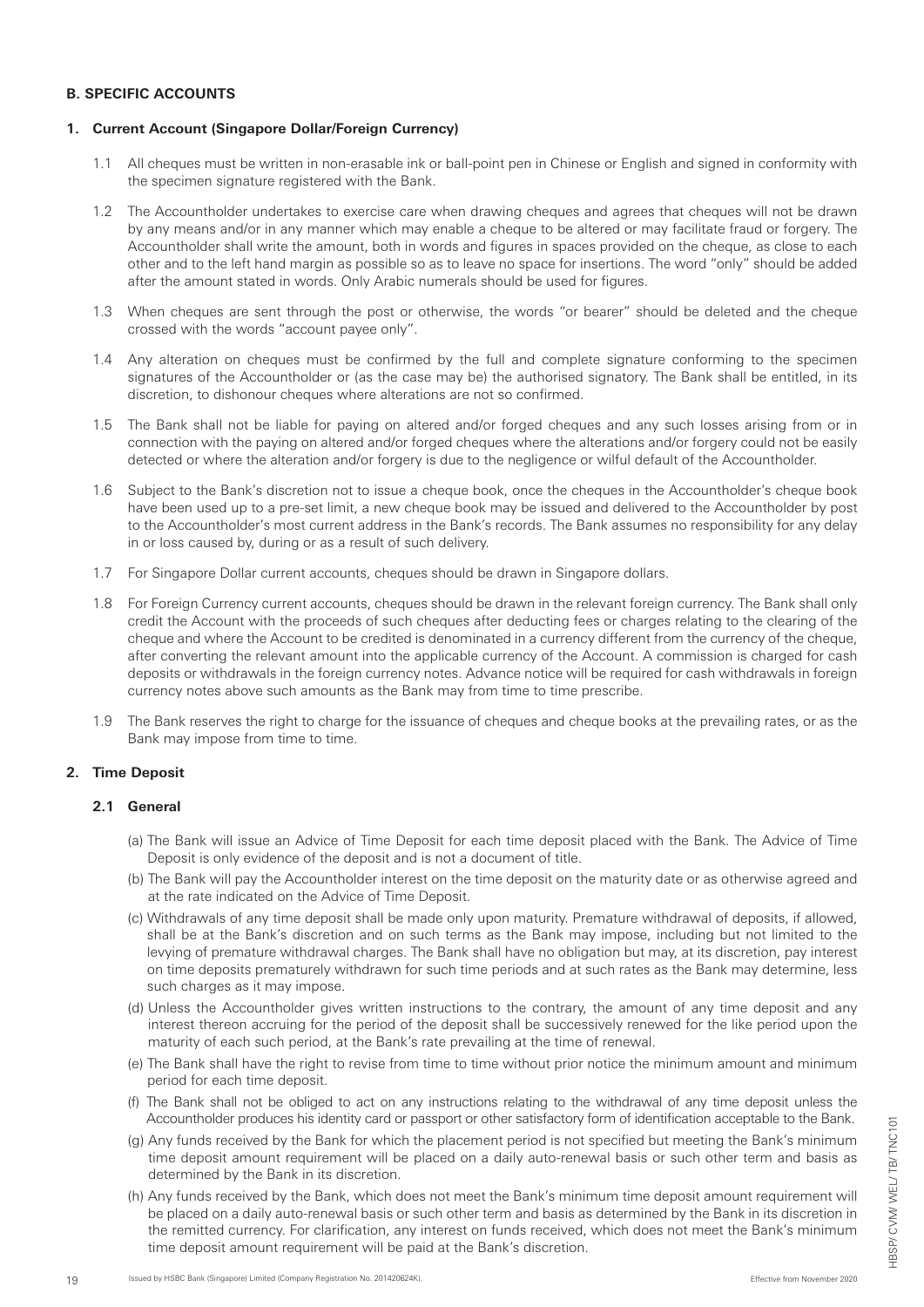#### **2.2 Foreign Currency Time Deposit**

- (a) The Accountholder agrees to be conclusively bound by the rate of exchange quoted by the Bank to the Accountholder at the time of placement of the foreign currency time deposit as the rate for the conversion of the relevant currencies determined by the Bank to be prevailing in the relevant foreign exchange market at the relevant time.
- (b) The Accountholder acknowledges and accepts that the net return on the Accountholder's foreign currency time deposit will depend on market conditions prevailing at the time of maturity, and that the Accountholder is prepared to risk any loss as a result of a depreciation in the value of the currency paid or as a result of foreign exchange controls imposed by the country issuing the currency. The Accountholder acknowledges and accepts that such loss may offset the net return on such foreign currency time deposit and may even result in the loss of the foreign currency time deposit or a part thereof. For the purposes of this Clause 2.2(b), "market conditions" shall mean any practices in the relevant interbank market relating to the method of interest rate fixing and the calculation of interest on deposits in the relevant foreign currency, involving such factors as the day count basis, the meaning of "Business Days" and the basis of settlement.
- (c) Any cheque presented to the Bank for placement as a time deposit will be credited into the Accountholder's Account subject to clearance. If any cheque or negotiable instrument is either dishonoured or returned for whatever reason, the Accountholder's Account will be debited immediately and the Accountholder shall not be entitled to any interest thereon. Any transfer whether mail, telegraphic or electronic or negotiable instrument accepted for depositing may not be withdrawn until such proceeds have been received by the Bank. Only the net proceeds will be placed on foreign currency time deposit.

# **2.3 First-Of-Month Time Deposit ("FOM Time Deposit")**

- (a) Interest for FOM Time Deposit will be linked to the prevailing interest rate for 3 month Singapore Dollar Time Deposit as at the Start Date (as defined below). The difference between the prevailing interest rate on 3 month Singapore Dollar Time Deposit & interest for FOM Time Deposit is known as the interest rate spread. Interest payable will be computed based on the number of days funds for FOM Time Deposit are placed in time deposit.
- (b) The Accountholder agrees and accepts that each FOM Time Deposit will only commence on the first Business Day of the subsequent month (the "Start Date") following receipt by the Bank of the duly completed instructions to place funds for FOM Time Deposit and each FOM Time Deposit will mature on the first Business Day of the third calendar month from the Start Date (the "Maturity Date"). The Accountholder agrees and accepts that all instructions for FOM Time Deposit have to be submitted and received by the Bank at least two (2) Business Days before the end of each month or (in the case of any change to existing FOM Time Deposit maturity instructions) two (2) Business Days before the relevant Maturity Date, whichever is earlier.
- (c) The Accountholder acknowledges and accepts that there is a maximum fulfillment amount for FOM Time Deposit placement each month. The Accountholder agrees and accepts that the Bank may at its discretion place funds for FOM Time Deposit on the next available Start Date, without prior notice if the maximum fulfillment amount for FOM Time Deposit placement in a month is reached. The Bank shall not be obliged to act on instructions for FOM Time Deposit, if, in the opinion of the Bank, there is any ambiguity or conflict in any instructions given. The Bank will not be liable for any loss or damage (including but not limited to consequential loss or damage) howsoever caused arising from the foregoing.
- (d) The Bank shall have the right to revise from time to time without prior notice the interest rate spread and maximum fulfillment amount for FOM Time Deposit placement in a month.
- (e) The Accountholder acknowledges and accepts that any cheque presented to the Bank for placement as a FOM Time Deposit will be credited into the Accountholder's Account subject to clearance. The Accountholder acknowledges and accepts his responsibility to ensure sufficient funds are available for each FOM Time Deposit placement, failing which the FOM Time Deposit will not be placed. The Accountholder agrees and accepts that the Bank may but is not obligated to draw down on any or all overdrafts that the Bank has expressly agreed to grant the Accountholder, for the purpose of the FOM Time Deposit placement.
- (f) Unless the Accountholder gives written instructions to the contrary, the amount of any FOM Time Deposit and any interest thereon accruing for the period of the FOM Time Deposit shall be successively renewed after the Maturity Date for the like period upon maturity of each such period, at the Bank's rate prevailing at the time of renewal. For the avoidance of doubt, each Maturity Date shall be the first Business Day of the relevant month.

# **3. Savings Account**

# **3.1 Statement Savings Account**

- (a) No passbook will be issued for the Statement Savings Account. A debit card will be issued and a monthly statement of account or consolidated statement will be sent to the Accountholder.
- (b) Deposits to or withdrawals from the Accountholder's savings account may be made presenting a withdrawal request in form, and bearing a signature, satisfactory to the Bank at the Bank's counters during banking hours or by automated procedure implemented by the Bank.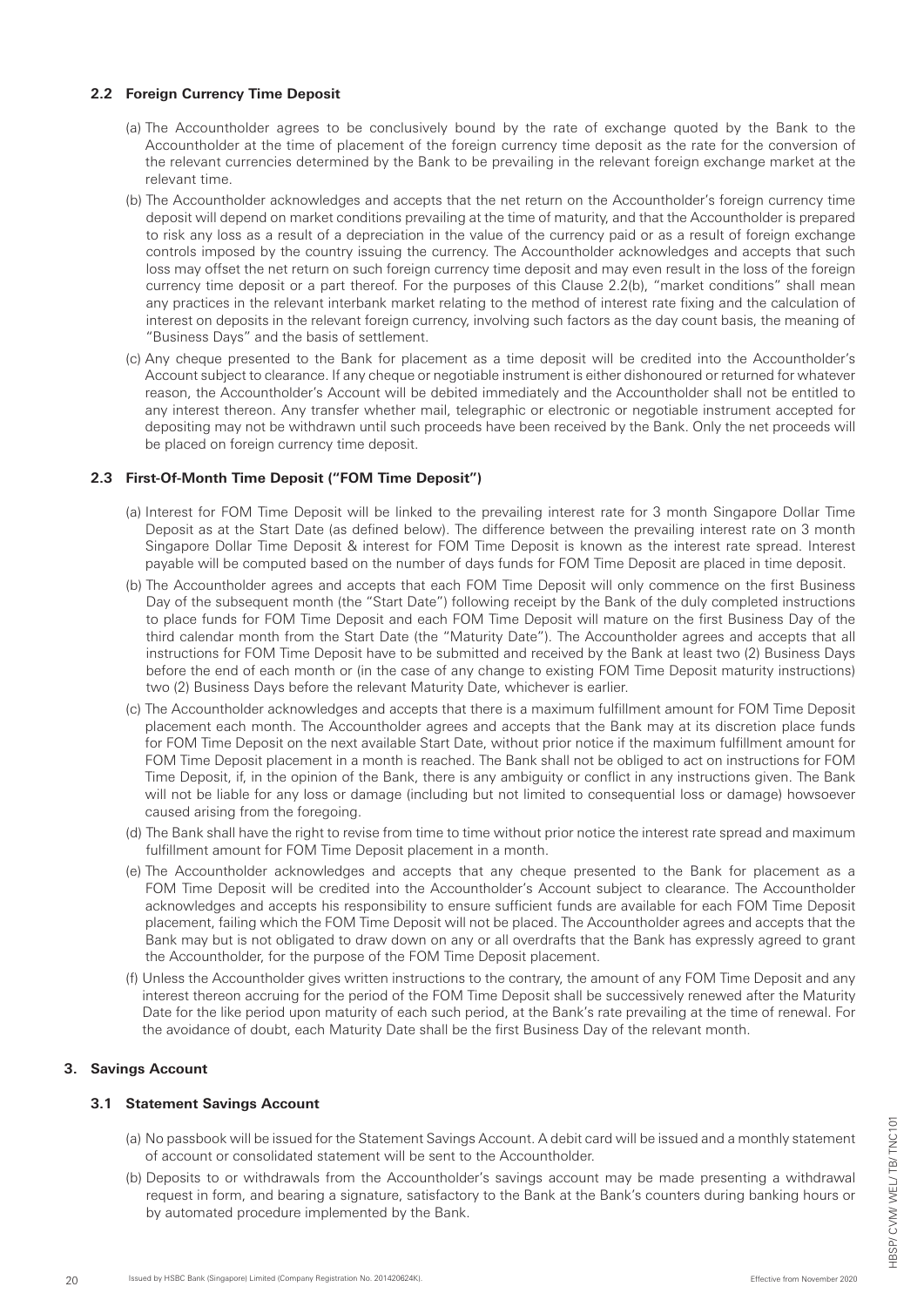#### **3.2 RE Account/KidzSaver Account/Premier Lite Savings Account ("Premier Lite")**

- (a) The HSBC RE Account/KidzSaver Account/Premier Lite Account is an Account held in the name of an Accountholder with the name of a child/ children under the age of (in the case of a HSBC RE Account or KidzSaver Account) 16 years or (in the case of a HSBC Premier Lite Account) 18 years ("Child") tagged to such Account solely for identification purposes. It is not an Account held on trust by the Accountholder and does not require any legal and/or beneficial interest of any other person in the RE Account/KidzSaver Account/Premier Lite Account. The Accountholder agrees that the Bank is not responsible for monitoring how the relevant Account is used by the Accountholder. The Accountholder shall hold the Bank harmless from any claim of improper usage of any such Accounts (or the monies in such Accounts) and shall indemnify the Bank for any losses and damages arising from any such claim.
- (b) No passbook, cheque book or overdraft facility will be issued for HSBC RE Account/KidzSaver Account/Premier Lite Account.
- (c) The Accountholder is authorised to fully operate and/or close the HSBC RE Account/KidzSaver Account/Premier Lite Account.
- (d) The Account shall be operated by the Accountholder, and the Bank shall act only on the instructions of the Accountholder in relation to the HSBC RE Account/KidzSaver Account/Premier Lite Account (including, without limitation, instructions for withdrawal or payment out of, or closure at any time of, the HSBC RE Account/ KidzSaver Account/Premier Lite Account). For the avoidance of doubt, the Bank shall not accept instructions from any other person.
- (e) (i) The Premier Lite Account is an exclusive savings account for Premier customers and the Accountholder is required to maintain the minimum Premier eligibility criteria ("Eligibility Criteria"). The Eligibility Criteria may be updated from time to time and can be viewed at www.hsbc.com.sg. The Bank reserves the right to close the Premier Lite Account if the Premier customer fails to maintain the Eligibility Criteria.
	- (ii) A Premier Recognition Card (the "Card") will be issued in the Child's name for the sole purpose of identification. The Bank reserves the right to withdraw at its discretion the Card and/or any benefits of the Card at any time upon the death or bankruptcy of the Accountholder or in such circumstances as the Bank deems fit.
- (f) Any modification of the identity of Accountholder and/or the Child shall require the Bank's written permission (which may be withheld at the Bank's discretion), and be subject to such terms and conditions and execution of such documents as Bank may require (including without limitation closure of the HSBC RE Account/KidzSaver Account/ Premier Lite Account and opening of a new Account).
- (g) In the event of death of the Accountholder, the Bank must be notified immediately. The Bank shall close the HSBC RE Account/KidzSaver Account/Premier Lite Account and the funds in the Account will be reinstated as part of the Accountholder's estate and paid to the order of any of the personal representatives of the Accountholder.
- (h) The Bank shall be entitled to withhold payment of funds in the HSBC RE Account/KidzSaver Account/Premier Lite Account without liability to pay interest after Account closure pursuant to (g) above, unless and until production of grant of probate or letters of administration under Singapore law evidencing appointment of such personal representative, or alternatively at the Bank's discretion, execution of a deed of indemnity in form satisfactory to the Bank by the recipient of such funds.
- (i) When the Child reaches 16 years of age for RE Account and KidzSaver Account, and 18 years of age for Premier Lite Account, the Accountholder may:
	- close the Account and open a new Account in the joint names of the Accountholder and the Child; or
	- open a new Account in the sole name of the Accountholder; or
	- open a new account in the sole name of the child (for Premier Accounts, Premier Eligibility Criteria applies).

# **3.3 Passbook Savings Account**

- (a) Deposits to or withdrawals from the Accountholder's savings account may be made on production of the Accountholder's passbook at the Bank's counters during banking hours or by automated procedure implemented by the Bank. The Accountholder may not make any entries in the passbook. Passbooks should be presented as and when required by the Bank for any interest or unposted items to be entered. Passbooks are not transferable or assignable and cannot be pledged as security.
- (b) The Accountholder shall examine the Accountholder's passbook after each transaction and, in the case of withdrawals at the counter, before leaving the counter, to ensure that appropriate entries have been made.
- (c) The amount shown in the balance column of the Accountholder's passbook is not conclusive of the amount the Accountholder has in the Accountholder's Account at any time unless the Bank has expressly verified it to be so.
- (d) Any payment made by the Bank to a person producing the passbook and a withdrawal form purporting to be signed and/or sealed or stamped as authorised by the Accountholder shall have the same effect as if made to the Accountholder personally and will absolve the Bank from all liabilities to the Accountholder or to any other party.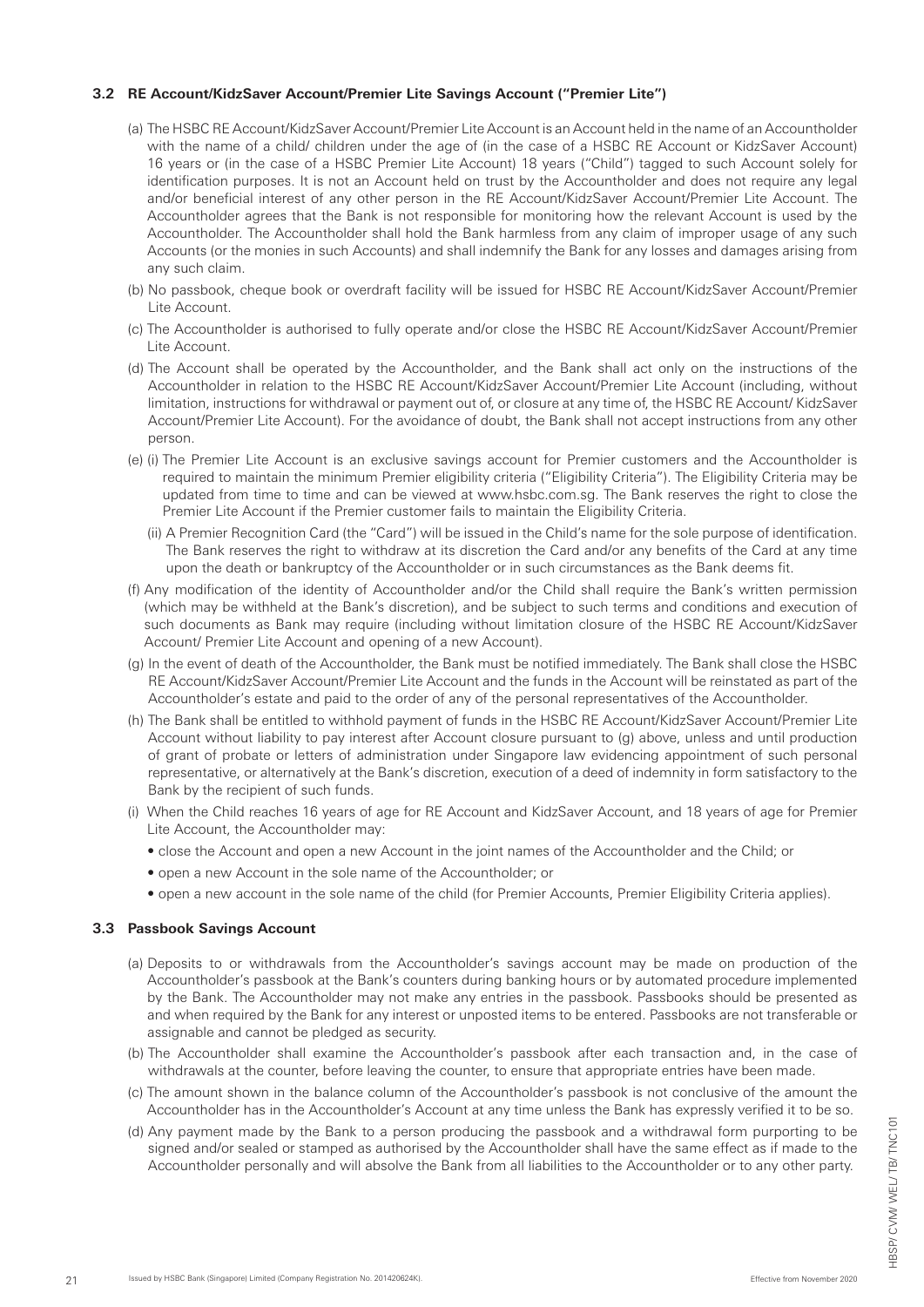#### **3.4 Foreign Currency Savings Account**

- (a) A Foreign Currency Savings Account may be opened with an initial minimum deposit in such amount (whether in US Dollars or any other currency) as required by the Bank. If an Account is closed within 6 months of the date of its opening the Bank may at its discretion impose a charge in such amount as the Bank may determine from time to time.
- (b) No passbook is issued. The Accountholder should examine the debit/credit advice in the case of withdrawals/ deposits at the counter to ensure that an appropriate entry has been made.
- (c) A monthly statement of account/consolidated statement will be sent provided there have been entries on the Account in that month.
- (d) Cash withdrawals may only be effected by the Accountholder personally. Withdrawals from the Account through any other means may be effected by the Accountholder personally or by duly authorised agents of the Accountholder through authenticated written instructions from the Accountholder.
- (e) Without prejudice to the foregoing, the Bank may require the Accountholder to produce his identity card or passport or other satisfactory form of identification acceptable to the Bank in order to make any withdrawal.
- (f) The Bank shall have the right, at its discretion, to pay to the Accountholder any amount withdrawn from the Foreign Currency Savings Account by any, or by any, combination of two or more, of the following methods:
	- (i) by cash payment in the relevant foreign currency;
	- (ii) by issuing a cheque drawn by the Bank on any bank (in the country of issue of the relevant foreign currency); and/or
	- (iii) by cash payment in Singapore dollars, converted from the equivalent of the relevant foreign currency at the Bank's then prevailing rate of exchange.

#### **3.5 Everyday Global Accounts**

 The Everyday Global Account is a multi currency, interest bearing electronic account. Transactions are to be carried out via internet banking.

- (a) For an Everyday Global Account opened on or after 14 January 2019, you will automatically enjoy access to all 11 currencies – Singapore Dollar, Australian dollar, British pound, Euro, US dollar, Canadian dollar, Hong Kong dollar, Japanese yen, Swiss franc, New Zealand dollar and Renminbi.
- (b) For an Everyday Global Account opened before 14 January 2019 (previously known as a Multi Currency Savings Account), by default, access to Singapore Dollar is opened for the Everyday Global Account. Access to the rest of the currencies – Australian dollar, British pound, Euro, US dollar, Canadian dollar, Hong Kong dollar, Japanese yen, Swiss franc, New Zealand dollar and Renminbi – will only be made available upon request.
- (c) An Everyday Global Debit Card will be made available or issued to customers who are eligible according to criteria that the Bank may determine from time to time. The Bank reserves the right to terminate or withdraw the use of the Everyday Global Debit Card if the Accountholder fails to continue to meet such eligibility criteria. The Bank shall debit the Accountholder's Everyday Global Account or where applicable, any other Account held by the Accountholder for any amount transacted or processed through the use of the Everyday Global Debit Card in accordance with the Terms and Conditions for HSBC Everyday Global Debit Card, the HSBC Debit Card Cardholder's Agreement, and Clause 16 of Part A. Clause 16 of Part A shall apply to the use of the Everyday Global Debit Card which shall be deemed as a Debit Card as defined in this Agreement for all intents and purposes. In the event of any conflict or inconsistency, the terms of the Terms and Conditions for HSBC Everyday Global Debit Card and the HSBC Debit Card Cardholder's Agreement shall prevail over the terms of Clause 16 of Part A.
- (d) No passbook, ATM Card, debit card (other than the Everyday Global Debit Card in the case of eligible customers) or cheque book will be issued for the Everyday Global Account.
- (e) A monthly statement of account/consolidated statement will be sent provided there have been entries on the Everyday Global Account in that month.
- (f) Deposits to or withdrawals from the Accountholder's Everyday Global Account may be made at the Bank's counters during banking hours or by automated procedure implemented by the Bank. For withdrawals made at the Bank's counters, the Accountholder shall present a withdrawal request form bearing a signature satisfactory to the Bank.
- (g) The Bank shall have the right, at its discretion, to pay the Accountholder any amount withdrawn from the Everyday Global Account by any, or by any combination of two or more, of the following methods for foreign currency withdrawal:
	- (i) by cash payment in the relevant foreign currency;
	- (ii) by issuing a cheque drawn by the Bank on any bank (in the country of issue of the relevant foreign currency); and/or
	- (iii) by cash payment in Singapore dollars, converted from the equivalent of the relevant foreign currency at the Bank's then prevailing rate of exchange.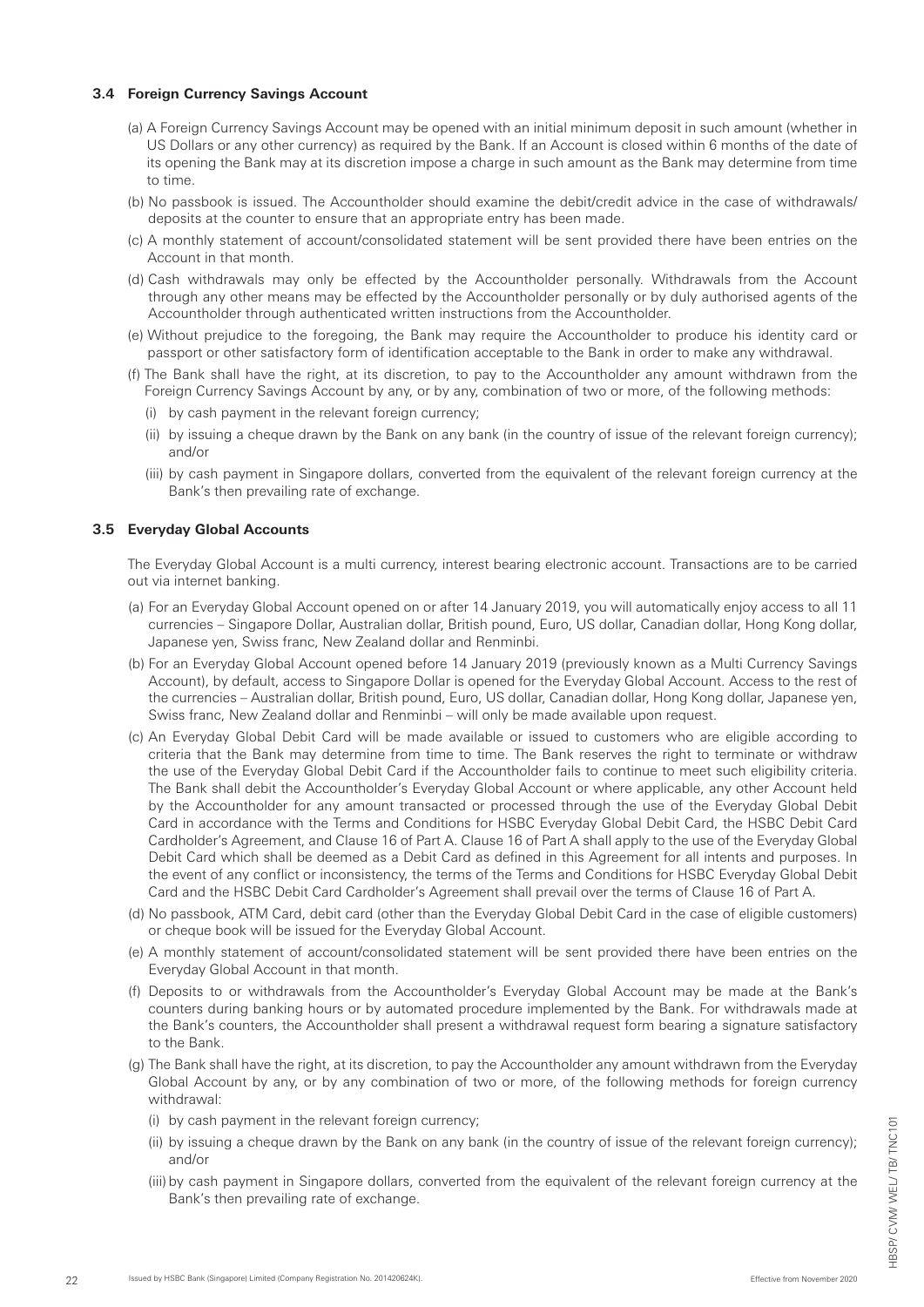- (h) In the event of any inward remittance to the Everyday Global Account of any currency where the access is not yet opened, the Bank reserves the right to convert and place the deposit in Singapore dollar denominated currency without the Accountholder's prior consent.
	- (i) Where there are exchange rates involved, the Bank shall effect the transaction at the prevailing exchange rates only upon successful opening of access to each respective currency.
	- (j) Deposits of Renminbi to or withdrawals of Renminbi from the Accountholder's Everyday Global Account shall be made in accordance with the Renminbi Deposit Account Terms and Conditions. In the event of any conflict or inconsistency, the terms of the Renminbi Deposit Account Terms and Conditions shall prevail over the terms of this Clause.

# **4. HSBC Flexi Account**

- 4.1 The HSBC Flexi Account is an interest bearing current account and comes with the following:
	- (a) a debit card which shall be deemed as a Debit Card as defined in this Agreement for all intents and purposes;
	- (b) a consolidated monthly statement;
	- (c) any other facilities and/or services which the Bank may offer from time to time as part of the HSBC Flexi Account; and/or
	- (d) any existing facilities and/or services offered by the Bank and which the Bank may from time to time in itsn discretion include as part of the HSBC Flexi Account.

# **5. HSBC eFlexi Account**

- 5.1 The HSBC eFlexi Account is an interest bearing current account and comes with the following:
	- (a) a debit card which shall be deemed as a Debit Card as defined in this Agreement for all intents and purposes;
	- (b) a consolidated monthly statement;
	- (c) any other facilities and/or services which the Bank may offer from time to time as part of the HSBC eFlexi Account; and/or
	- (d) any existing facilities and/or services offered by the Bank and which the Bank may from time to time in its discretion include as part of the HSBC eFlexi Account.
- 5.2 The Bank will pay the Accountholder additional interest at such rate(s) determined by the Bank ("Salary Bonus Interest") for each calendar month if the Accountholder successfully makes arrangements to credit his monthly salary from his employer into the HSBC eFlexi Account through GIRO, and the salary amount credited in that calendar month meets the relevant minimum amount(s) determined by the Bank ("Salary Crediting"). For the avoidance of doubt, any crediting of salary through other methods (such as cheque or cash deposits, FAST transfers and telegraphic transfers) will not qualify for the Salary Bonus Interest.
- 5.3 The Salary Bonus Interest will be calculated on the average daily balance in the HSBC eFlexi Account, subject to such maximum amount(s) determined by the Bank. The Salary Bonus Interest will be credited into the HSBC eFlexi Account two calendar months after the calendar month in which the Salary Crediting takes place.
- 5.4 For the avoidance of doubt, the Accountholder will not receive the Salary Bonus Interest for any calendar month in which Salary Crediting does not take place.
- 5.5 The Bank reserves the right to request for any information or documentation from the Accountholder for the purposes of verifying that any purported salary amount credited to the HSBC eFlexi Account comes from the Accountholder's employer.
- 5.6 The Bank shall have the right to revise the Salary Bonus Interest rate(s) at any time with prior notice to the Accountholder.

# **6. Premier Package**

- 6.1 The Premier package consists of the following:
	- (a) an interest bearing current account known as the "HSBC Premier Account" and/or any savings/current account which the Bank may offer from time to time as part of the Premier package;
	- (b) overdraft or credit facilities;
	- (c) wealth management and investment related products and services;
	- (d) the HSBC Premier Debit Card and any other card which the Bank may issue as part of the Premier package, and Clause 16 of Part A shall apply to this HSBC Premier Debit Card which shall be deemed as a Card as defined in this Agreement for all intents and purposes;
	- (e) PhoneBanking Services provided by the Bank;
	- (f) any other facilities and/or services which the Bank may offer from time to time as part of the Premier package; and/or
	- (g) any existing facilities, accounts and/or services offered by the Bank and which the Bank may from time to time in its discretion decide to include as part of the Premier package.
- 6.2 For the avoidance of doubt, the prevailing HSBC Premier Terms and Conditions apply to the Premier package.